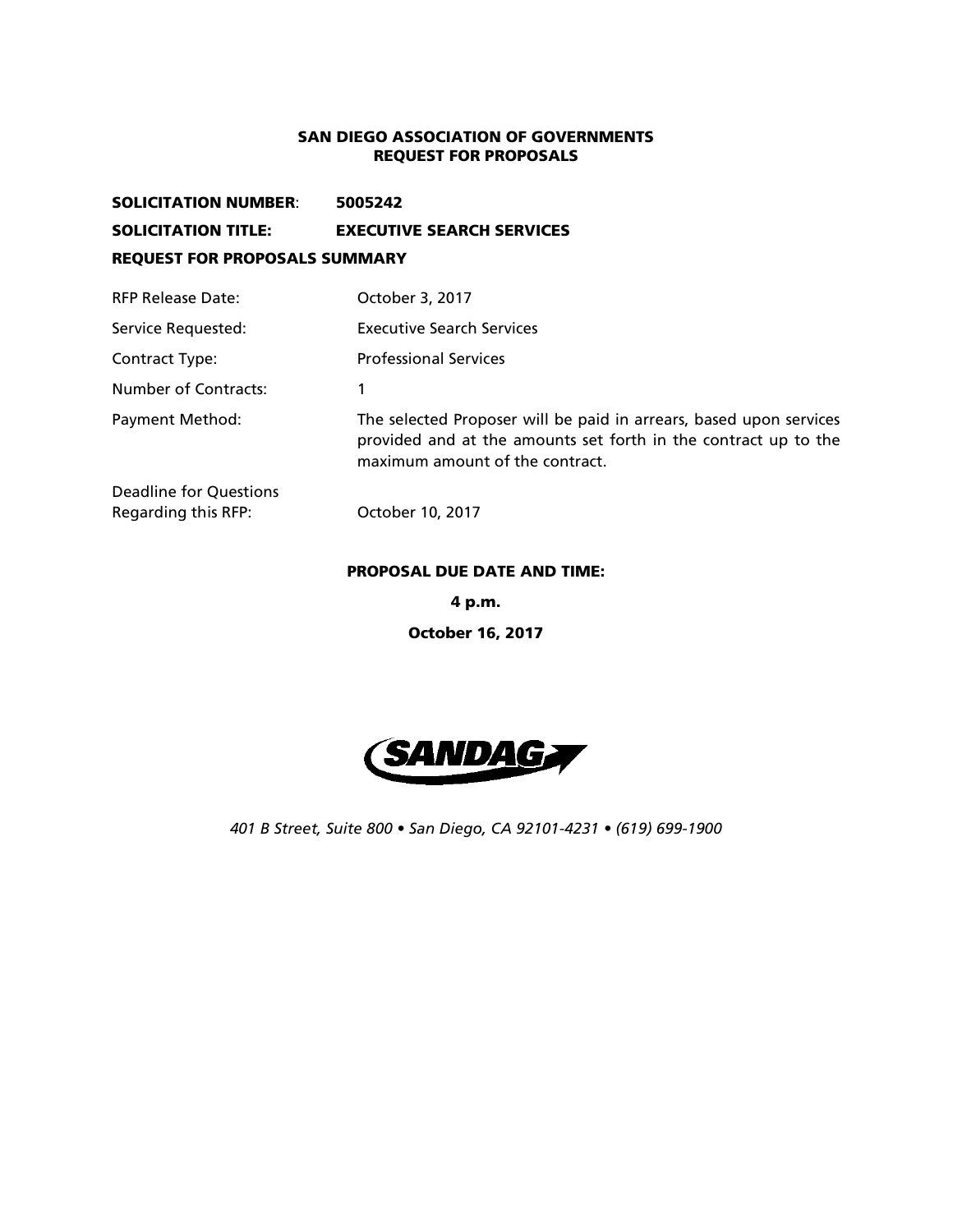|  | В.             |                                                                               |  |
|--|----------------|-------------------------------------------------------------------------------|--|
|  | C.             |                                                                               |  |
|  |                |                                                                               |  |
|  | F.             |                                                                               |  |
|  | F.             |                                                                               |  |
|  | G.             |                                                                               |  |
|  |                |                                                                               |  |
|  |                |                                                                               |  |
|  |                |                                                                               |  |
|  |                | A. Notice of Potential for Organizational and Financial Conflicts of Interest |  |
|  |                |                                                                               |  |
|  |                |                                                                               |  |
|  |                |                                                                               |  |
|  |                |                                                                               |  |
|  |                |                                                                               |  |
|  | В.             |                                                                               |  |
|  | C.             |                                                                               |  |
|  |                |                                                                               |  |
|  |                |                                                                               |  |
|  |                |                                                                               |  |
|  | $\mathsf{C}$ . |                                                                               |  |
|  |                |                                                                               |  |
|  |                |                                                                               |  |
|  | В.             |                                                                               |  |
|  | C.             |                                                                               |  |
|  |                |                                                                               |  |
|  | Е.             |                                                                               |  |
|  | F.             |                                                                               |  |
|  | G.             |                                                                               |  |
|  | Н.             |                                                                               |  |
|  | I.             |                                                                               |  |
|  | J.             |                                                                               |  |
|  | К.             |                                                                               |  |
|  | L.             |                                                                               |  |
|  |                |                                                                               |  |
|  |                |                                                                               |  |
|  |                |                                                                               |  |

### **TABLE OF CONTENTS**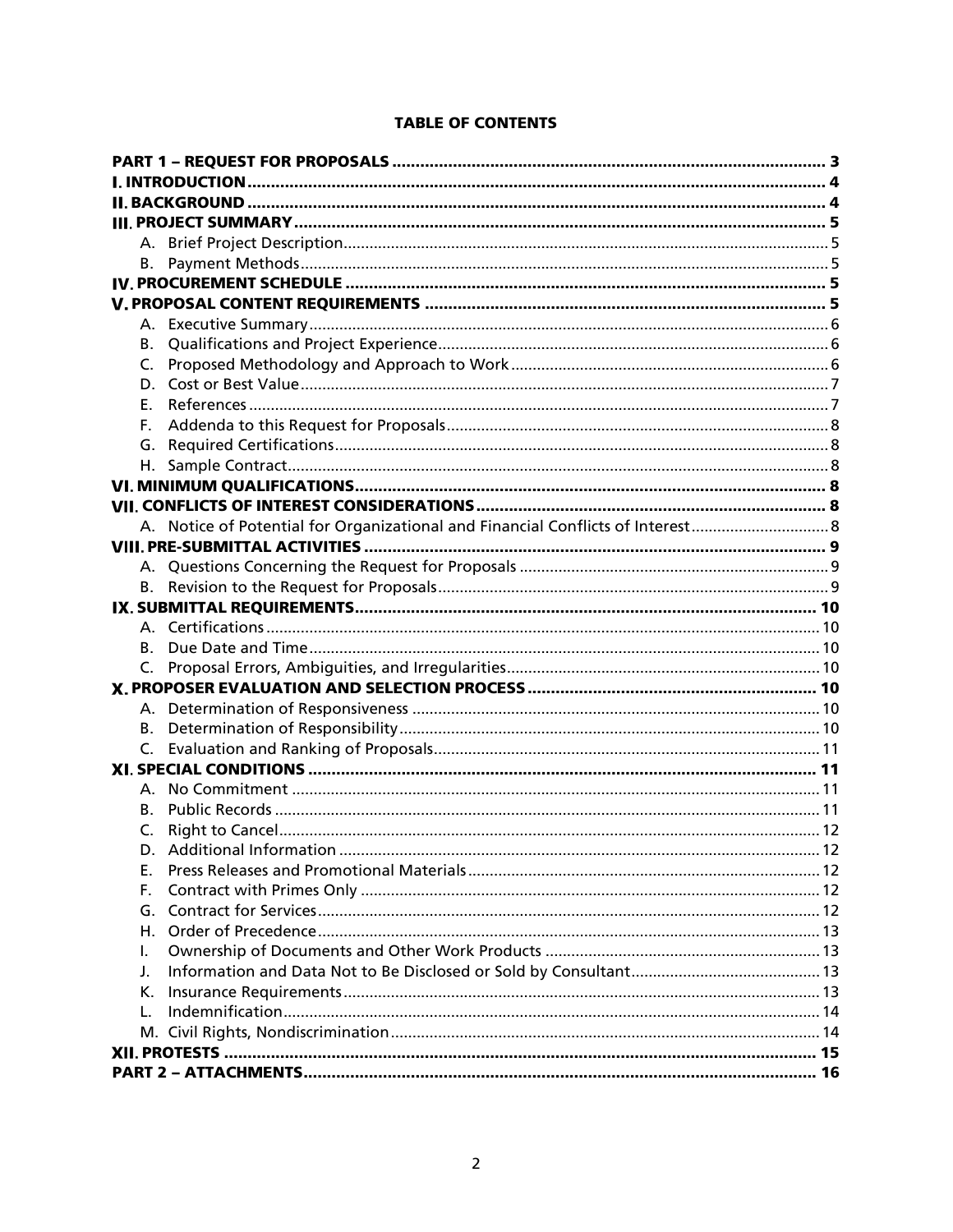# <span id="page-2-0"></span>*PART 1 – REQUEST FOR PROPOSALS*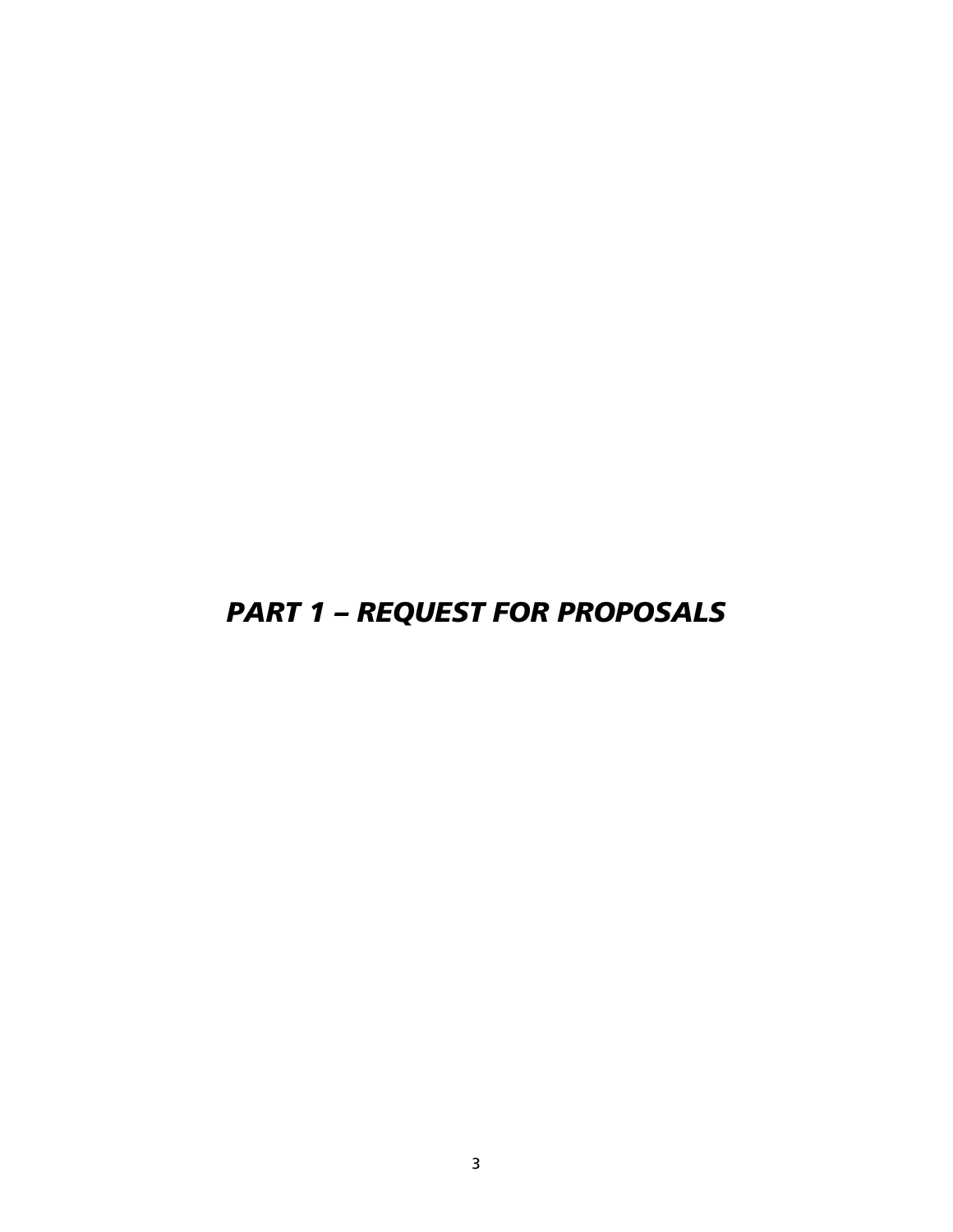#### <span id="page-3-0"></span>ı. INTRODUCTION

Thank you for your interest in contracting opportunities with SANDAG. SANDAG is seeking a full service, experienced executive search firm, to be hired on a retained basis, to conduct the recruitment for an Executive Director (Project). The selected firm will provide expertise to the Board of Directors through all phases of the recruitment, including the involvement of key stakeholders; will source a pool of qualified candidates for consideration; and will support various selection activities.

This Request for Proposals (RFP) describes the Project, the required scope of services, the proposer selection process, and the minimum information that must be included in the proposal. Failure to submit information in accordance with the RFP requirements and procedures may be cause for disqualification.

#### <span id="page-3-1"></span>П. BACKGROUND

SANDAG is a legislatively created regional government agency and a forum for effective regional decision-making. SANDAG is governed by a Board of Directors composed of mayors, councilmembers, and county supervisors from each of the region's 19 local governments. Supplementing these voting members are advisory representatives from Imperial County, the U.S. Department of Defense, Caltrans, San Diego Unified Port District, Metropolitan Transit System, North County Transit District, San Diego County Water Authority, Southern California Tribal Chairmen's Association, and Mexico. Policy Advisory Committees assist the Board of Directors in carrying out the agency's work program. These include the Executive Committee, Transportation Committee, Regional Planning Committee, Borders Committee, and Public Safety Committee.

The Board of Directors is responsible for creating public policy on significant regional issues such as growth, transportation, environmental management, housing, open space, air quality, energy, fiscal management, economic development, and public safety. SANDAG serves as the federally designated metropolitan planning organization and Regional Transportation Commission for the region. SANDAG builds consensus, develops strategic plans, obtains and allocates resources, constructs infrastructure, and provides information on a broad range of topics pertinent to the San Diego region's quality of life.

In May 2017, the Board approved the agency's FY 2018 Annual Program Budget that allocates \$1.31 billion in federal, state, and local resources for regional planning, services and operations, and capital improvement initiatives.

SANDAG employs approximately 350 employees. Individuals represent all stages of career development from entry-level interns through to senior executives. The employee population also is diverse in terms of technical expertise – college-educated engineers, planners, research analysts, and business professionals, as well as para-professionals, administrative support, and service-maintenance personnel.

The former SANDAG Executive Director served in the role for 16 years and retired in August 2017. The Classification Specification for the position, describing essential duties and qualifications, is included as an Attachment to this RFP.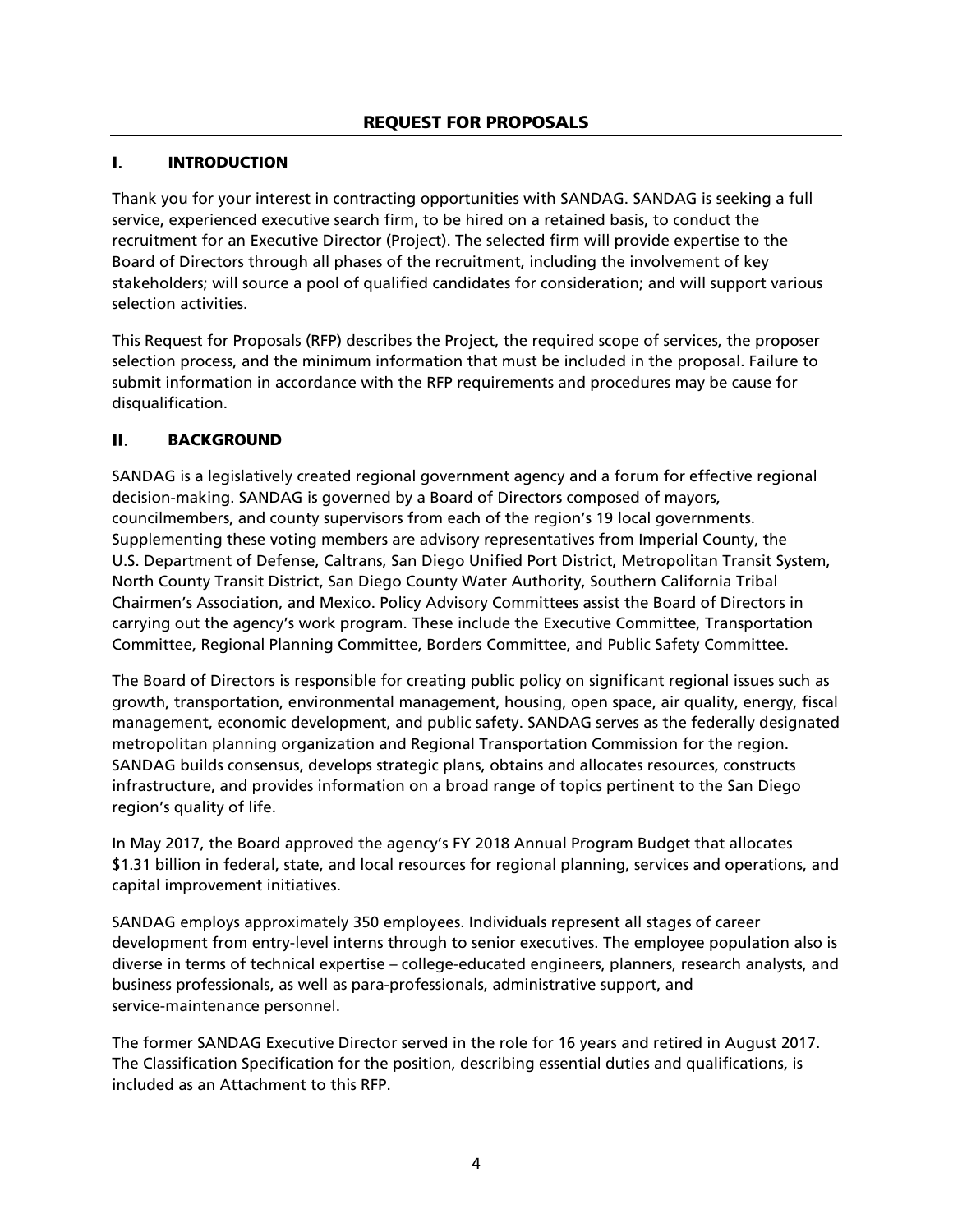#### <span id="page-4-1"></span><span id="page-4-0"></span>Ш. PROJECT SUMMARY

#### A. Brief Project Description

The selected firm will perform a full range of executive search services to ensure the successful selection of a new Executive Director for SANDAG. In general, services will include providing technical and strategic expertise to the Board of Directors through all phases of the project; developing a Candidate Profile and position announcement; preparing recommendations regarding recruitment and selection strategies; conducting an outreach and advertising campaign; sourcing candidates; and facilitating the selection of a final candidate including negotiation of an employment contract.

The selected firm will have extensive experience conducting full service searches for executive-level positions for public sector/regional government agencies similar in size and complexity to SANDAG. The firm will have a national presence and proven reputation for effectively sourcing candidates who are successful, long term, for the positions for which they are selected. Familiarity coordinating with a Board of Directors, an appointed Selection Subcommittee, and staff is required.

A detailed description of required services is set forth in the Scope of Work, which is an Attachment to the RFP.

#### <span id="page-4-2"></span>B. Payment Methods

The selected Proposer will be paid in arrears, based upon services provided and at the amounts set forth in the contract up to the maximum amount of the contract.

#### <span id="page-4-3"></span>IV. PROCUREMENT SCHEDULE

SANDAG anticipates the process for nominating and selecting a Proposer and awarding the Agreement will be according to the following tentative schedule:

#### <span id="page-4-4"></span>V. PROPOSAL CONTENT REQUIREMENTS

The proposal should contain a discussion tailored to the Project and the needs of SANDAG. Boilerplate proposals that do not include discussion specific to SANDAG structure, policies, business methods, and Project requirements will receive lower scores. Demonstrated understanding of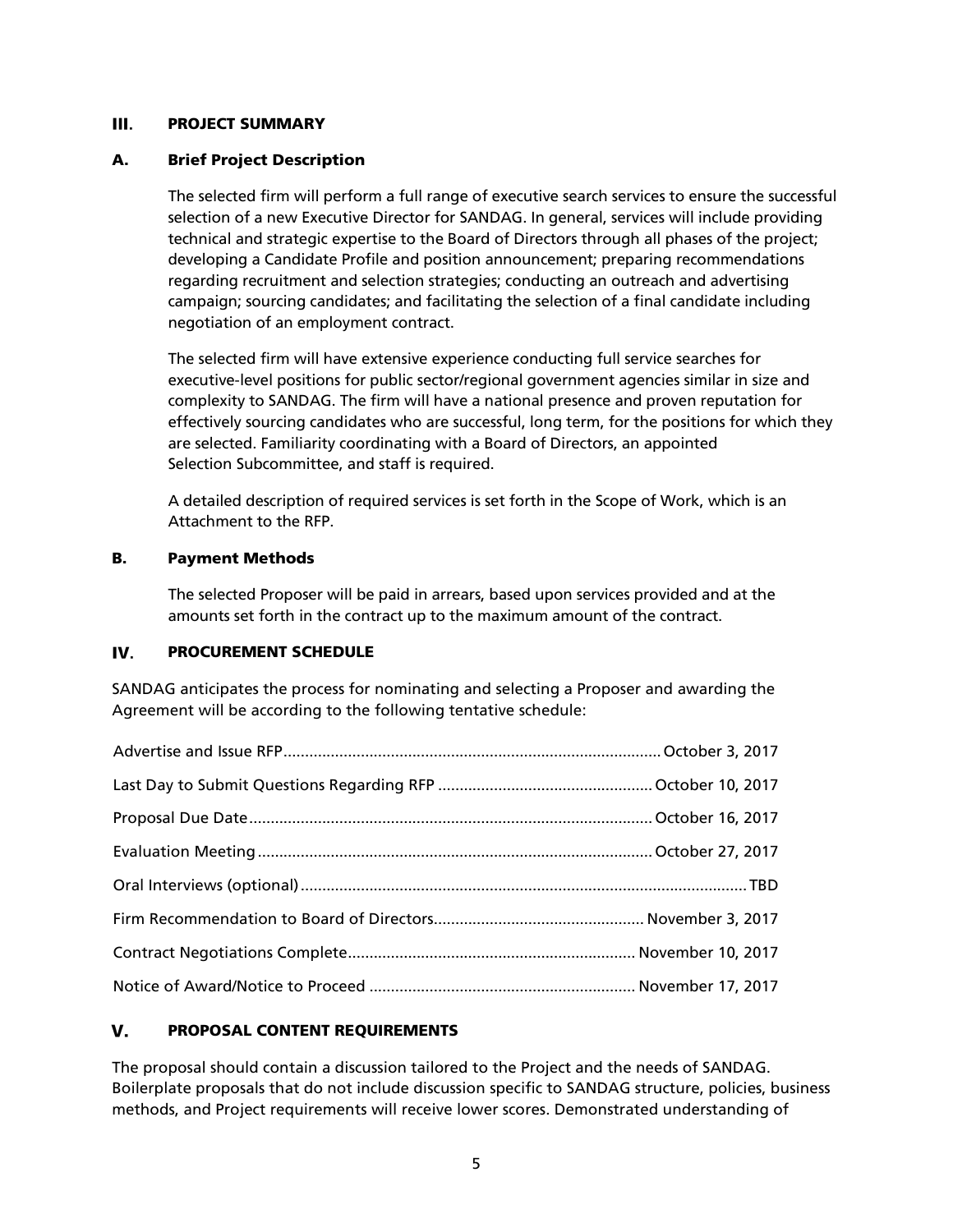SANDAG and the Project, with the inclusion of innovative approaches and articulate analyses, will receive higher scores.

Proposals submitted in response to this RFP shall be in the following order and shall include the following information. Please label each section of your proposal as follows:

#### <span id="page-5-0"></span>A. Executive Summary

Include a one- to two-page overview of the entire proposal describing the most important elements of the proposal.

#### <span id="page-5-1"></span>B. Qualifications and Project Experience

- 1. Provide a brief description of the individuals who will work on this recruitment and the responsibilities they will be assigned. Include their position title and role with your firm, the length of time the individual has been with your firm, and their related experience.
- 2. Describe your firm's experience working with public sector clients, preferably organizations similar in size, complexity, and functional diversity to SANDAG.
- 3. Describe your firm's recent experience filling positions similar to the SANDAG Executive Director role and the strategies your firm uses to conduct a national search for candidates suitable for executive-level positions.
	- a. Provide a recent sample of a Candidate Profile (or similar) and a job announcement your firm has prepared for an executive recruitment.
	- b. Provide a summary of the executive positions your firm has successfully filled within the last three years.
- 4. Provide details of your firm's service guarantee and policy for an unsatisfactory personnel placement.
- 5. Describe the factors that differentiate your firm from other executive search firms that SANDAG may consider.

#### <span id="page-5-2"></span>C. Proposed Methodology and Approach to Work

- 1. Provide an outline of the services and work plan (milestones and schedule) your firm proposes for completing the tasks outlined in the Scope of Work, with the goal of the new Executive Director being selected no later than April 1, 2018.
	- a. Provide a one-page summary of your firm's executive recruitment approach/method.
- 2. Describe the methods your firm uses to effectively obtain input from the board/governing body as well as stakeholders in the recruitment of executive-level positions.
	- a. Provide a one-page outline, specifying activities and timelines that your firm would recommend for obtaining meaningful input from stakeholders, such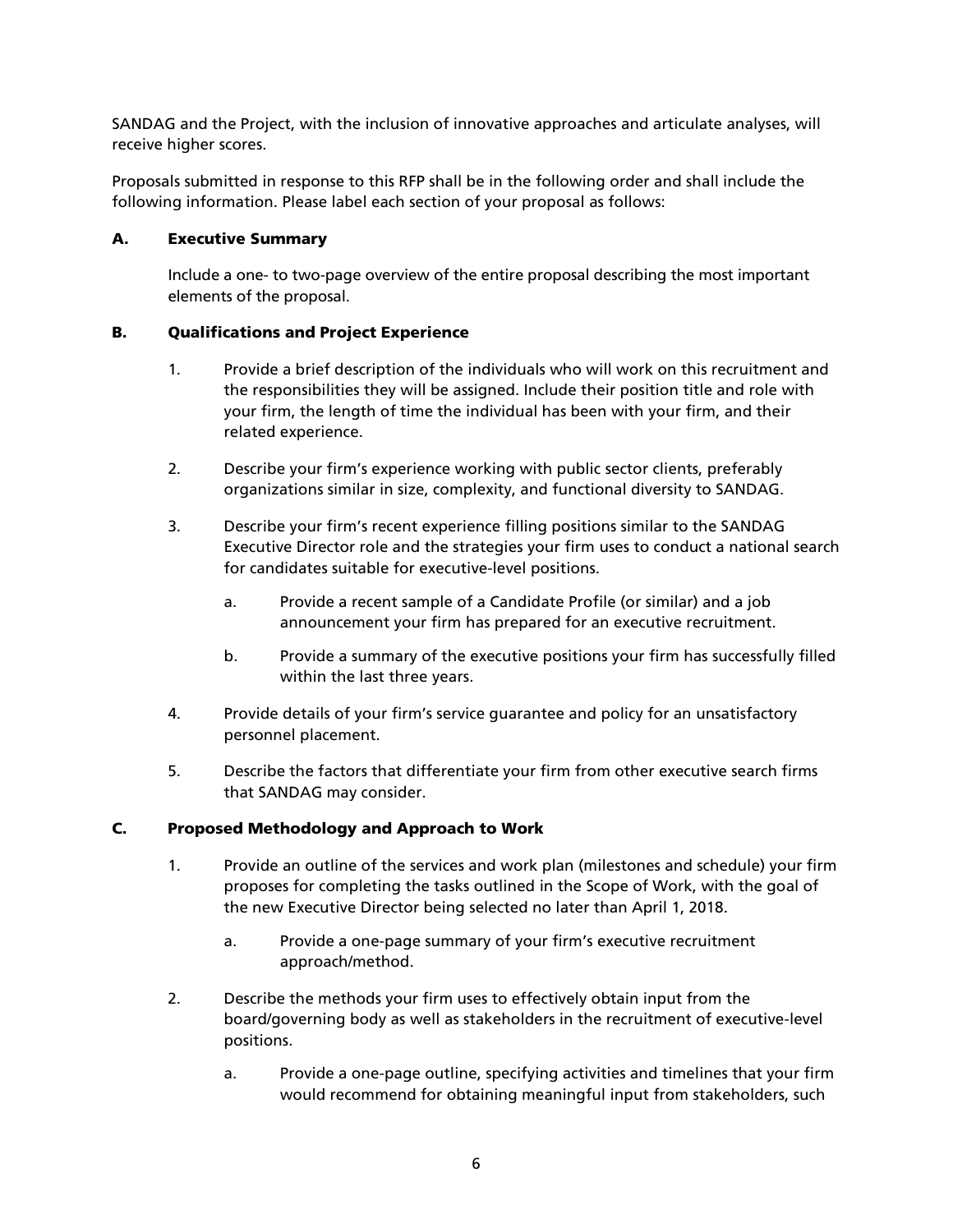as the public, current employees, and partner organizations in the recruitment of the SANDAG Executive Director position.

- 3. Describe the strategies your firm uses to ensure a good fit/match between the client organization and the selected candidate.
- 4. Describe the practices your firm has established so as not to discriminate against any candidates based on any protected class during the recruitment and selection process.
- 5. Describe the strategies your firm would recommend to ensure successful coordination between the Board of Directors, the Selection Subcommittee, agency staff, and others involved in the recruitment.

#### <span id="page-6-0"></span>D. Cost or Best Value

1. Recruitment Activities:

If proposing a fixed fee for the recruitment-related tasks, please respond to the following questions:

- a. What services are included in the fixed fee?
- b. What expenses are included in the fee; what expenses are not?
- c. How will additional expenses be billed?

For items not included in the fixed fee, provide an estimate of the total costs including: (1) the number of staff hours and hourly rates for each professional and administrative staff person, including fringe and overhead costs; (2) an estimate of all other direct costs, such as materials and reproduction costs; and (3) an estimate of subconsultant services, if needed.

2. Stakeholder Input Activities:

Provide a separate, detailed cost proposal for the stakeholder input activities.

3. Post-Selection/Executive Onboarding Services:

Provide a separate, brief description and costs for post-selection/executive onboarding services (optional work) if offered by your firm.

#### <span id="page-6-1"></span>E. References

- 1. Please provide three to five references of clients to whom your firm has provided services similar to those described in this RFP within the last three years. Please include:
	- a. the name of the organization,
	- b. the contact name and position title of the individual your firmed worked with most directly, and
	- c. the current mail address, email address, and phone number of the direct contact.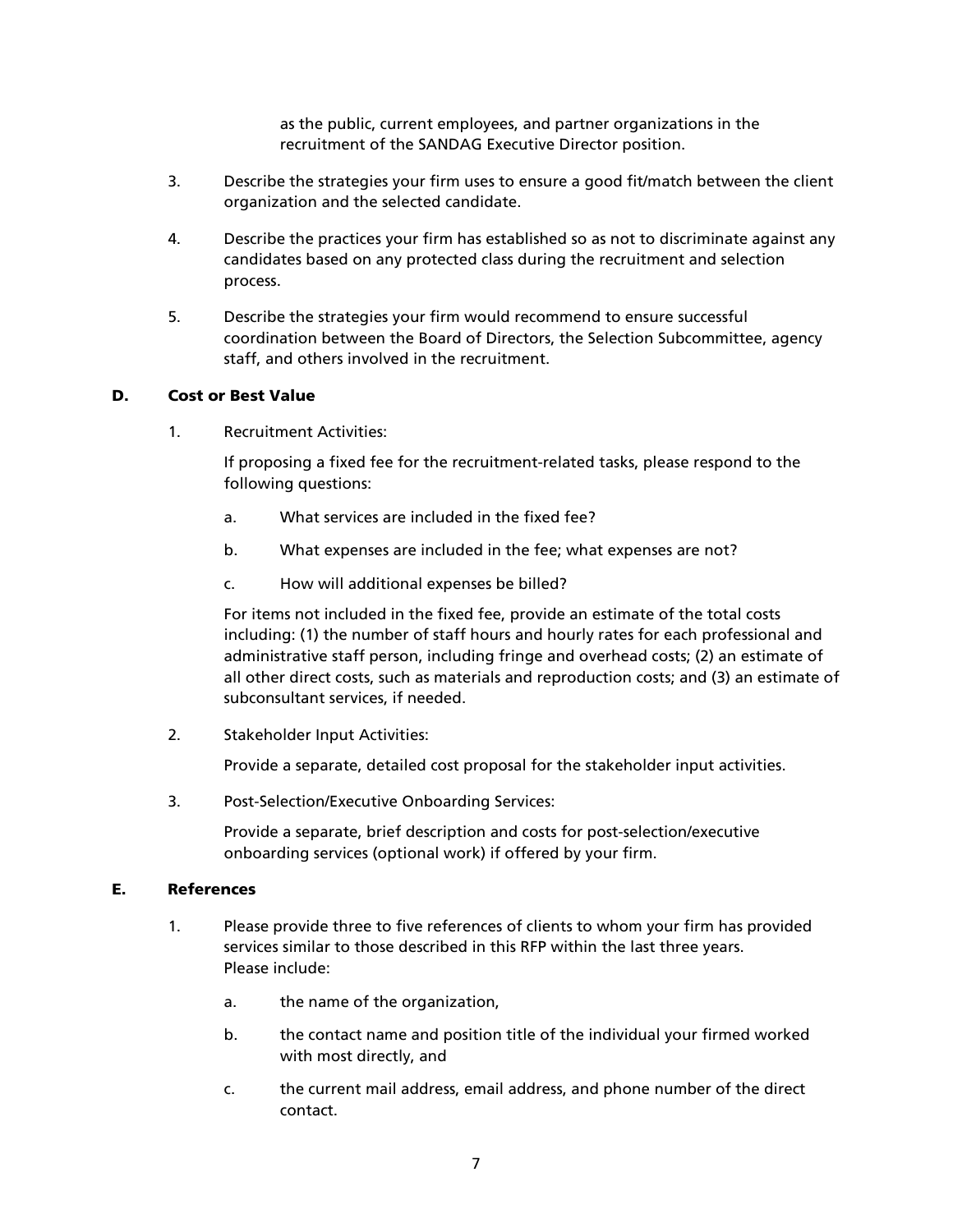#### <span id="page-7-0"></span>F. Addenda to this Request for Proposals

The Proposer shall confirm in its proposal the receipt of all addenda issued to this RFP.

#### <span id="page-7-1"></span>G. Required Certifications

The Proposal shall include the following completed forms:

- 1. Public Contract Code Certifications
	- a. Part 1: Public Contract Code Section 10162 Questionnaire
	- b. Part 2: Public Contract Code Section Statements
- 2. Equal Employment Opportunity Certificate

#### <span id="page-7-2"></span>H. Sample Contract

The Proposer shall include a copy of the firm's service contract showing all terms and conditions proposed.

#### VI. MINIMUM QUALIFICATIONS

<span id="page-7-3"></span>In order to be considered responsive to this RFP, firms must demonstrate the following minimum qualifications. The minimum qualification assessment will be made based on responses to the questions asked in the Proposal Content Requirements section noted above.

- 1. Experience working with public sector clients, preferably organizations similar in size, complexity, and functional diversity to SANDAG (from Question B2).
- 2. Recent experience filling positions similar to the SANDAG Executive Director role (from Question B3).
- 3. Services and work plan for the Project with the goal of the new Executive Director being selected no later than April 1, 2018 (from Question C1).
- 4. Experience obtaining input from the board/governing body as well as stakeholders in the recruitment of executive-level positions (from Question C2).
- <span id="page-7-4"></span>5. Experience coordinating between a Board of Directors, Selection Subcommittee, staff, and others involved in the recruitment (from Question C5).

#### CONFLICTS OF INTEREST CONSIDERATIONS VII.

### <span id="page-7-5"></span>A. Notice of Potential for Organizational and Financial Conflicts of Interest

SANDAG has established policies concerning conflicts of interest in contracting and prohibition against gifts by proposers to SANDAG employees. Please refer to Board Policy No. 004: Rules of Procedure for Board of Directors, Policy Advisory Committees, and Other Legislative Bodies, and Board Policy No. 016: Procurement of Services, available at [sandag.org/legal.](http://www.sandag.org/legal) These policies apply to all Proposers and their proposed subconsultants. All SANDAG procurements must be conducted within the ethical standards approved by the Board of Directors. In addition, any practices, which might result in unlawful activity are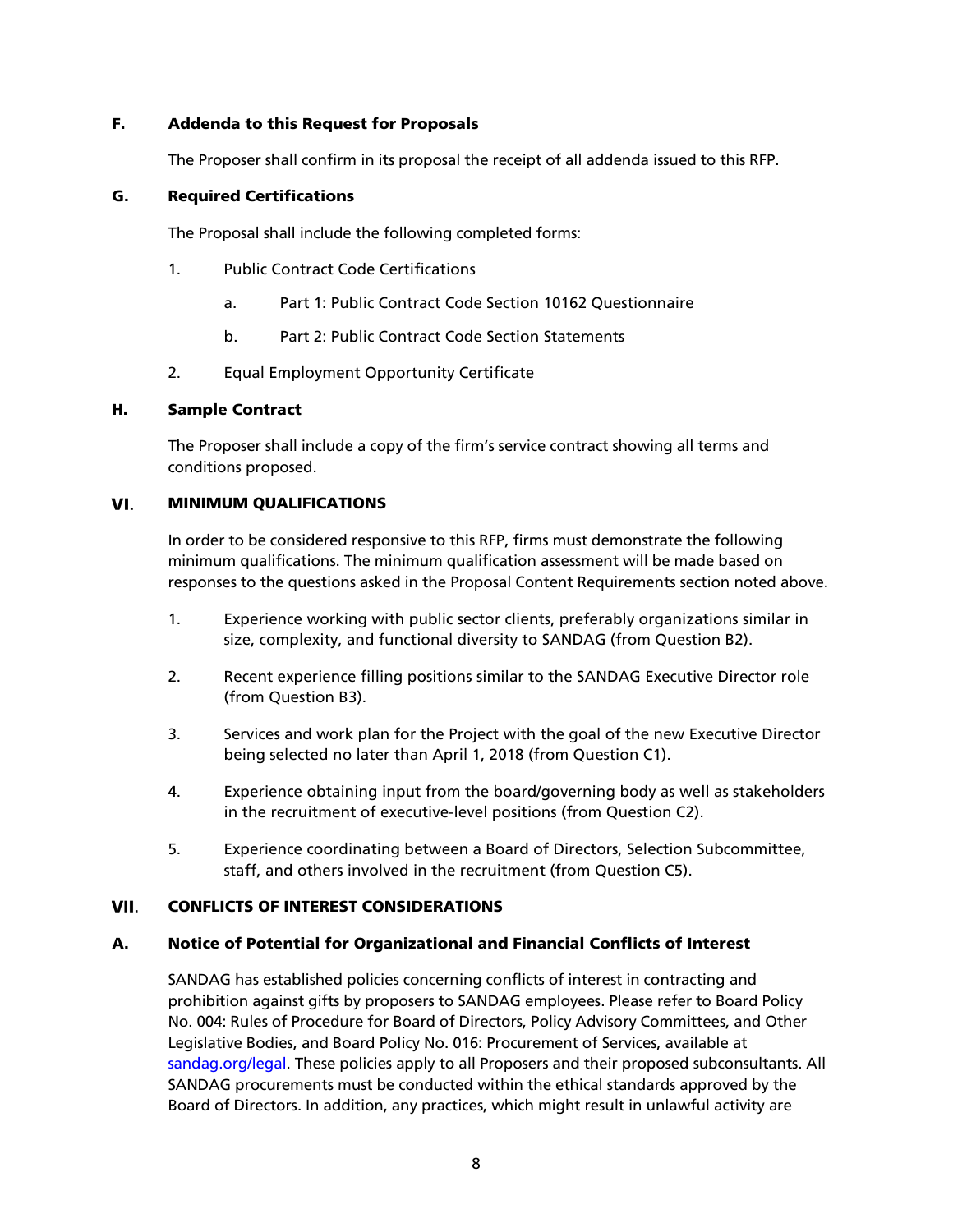prohibited, including but not limited to rebates, kickbacks, or other unlawful considerations. SANDAG staff are specifically prohibited from participating in the selection process when those staff have a close personal relationship, family relationship, or past (within the last 12 months), present, or potential business or employment relationship with a person or business entity seeking a contract. It is unlawful for any contract to be made by SANDAG if any individual Board member or staff has a prohibited financial interest in the contract.

Proposers, consultants, vendors, and agents thereof currently doing business with or planning to seek contract awards from SANDAG are strongly discouraged from giving gifts to SANDAG officers, employees, agents, or Board members who have taken or may in the future take part in contracting decisions for SANDAG. The SANDAG officers, employees, agents, and Board members shall not solicit or accept gifts, gratuities, favors, or anything of monetary value from consultants, potential consultants, or parties to subagreements that could bias their decision-making. This prohibition applies to any gift, gratuity, favor, entertainment, or loan, and includes such items as liquor, lodging, travel, food, and tickets to public functions such as sports events, theater, etc. If a person has any reason to believe a financial or organizational conflict of interest exists with regard to a particular procurement, he/she should notify the SANDAG Office of General Counsel immediately.

A Proposer is eligible for award of service contracts by SANDAG so long as the contract in question does not create an actual, potential, or apparent financial or organizational conflict of interest. A prohibited organizational conflict of interest exists when a proposer is or may be unable to render impartial, objective assistance or advice to SANDAG or where a proposer would receive an unfair competitive advantage. Examples of situations that could create such a conflict of interest are listed in Board Policy No. 016. Firms that have a conflict of interest due to performing work for SANDAG are ineligible to propose. A process for determining whether a Proposer has a conflict is set forth in Board Policy No. 016. Ineligible firms include the prime Proposer, its subconsultants, and affiliates of either. An affiliate is a firm that is subject to the control of the same persons through joint ownership or otherwise.

#### <span id="page-8-1"></span><span id="page-8-0"></span>VIII. PRE-SUBMITTAL ACTIVITIES

#### A. Questions Concerning the Request for Proposals

All questions relating to the RFP must be received in writing via email no later than 5 p.m. on October 10, 2017, addressed to Jenny Russo, Senior Contracts and Procurement Analyst, at jenny.russo@sandag.org.

Responses to all questions received concerning this RFP will be posted on PlanetBids, which can be accessed at [sandag.org/contracts.](http://www.sandag.org/contracts)

All responses and all timely questions received concerning this RFP will be posted to PlanetBids no later than 5 p.m. on October 12, 2017. It is the responsibility of Proposers to check PlanetBids for questions and responses related to this RFP.

#### <span id="page-8-2"></span>B. Revision to the Request for Proposals

SANDAG reserves the right to revise the RFP prior to the date that proposals are due. Revisions to the RFP shall be posted on PlanetBids no later than 5 p.m. on October 12, 2017. It is the responsibility of the Proposer to check PlanetBids for any revisions related to this RFP.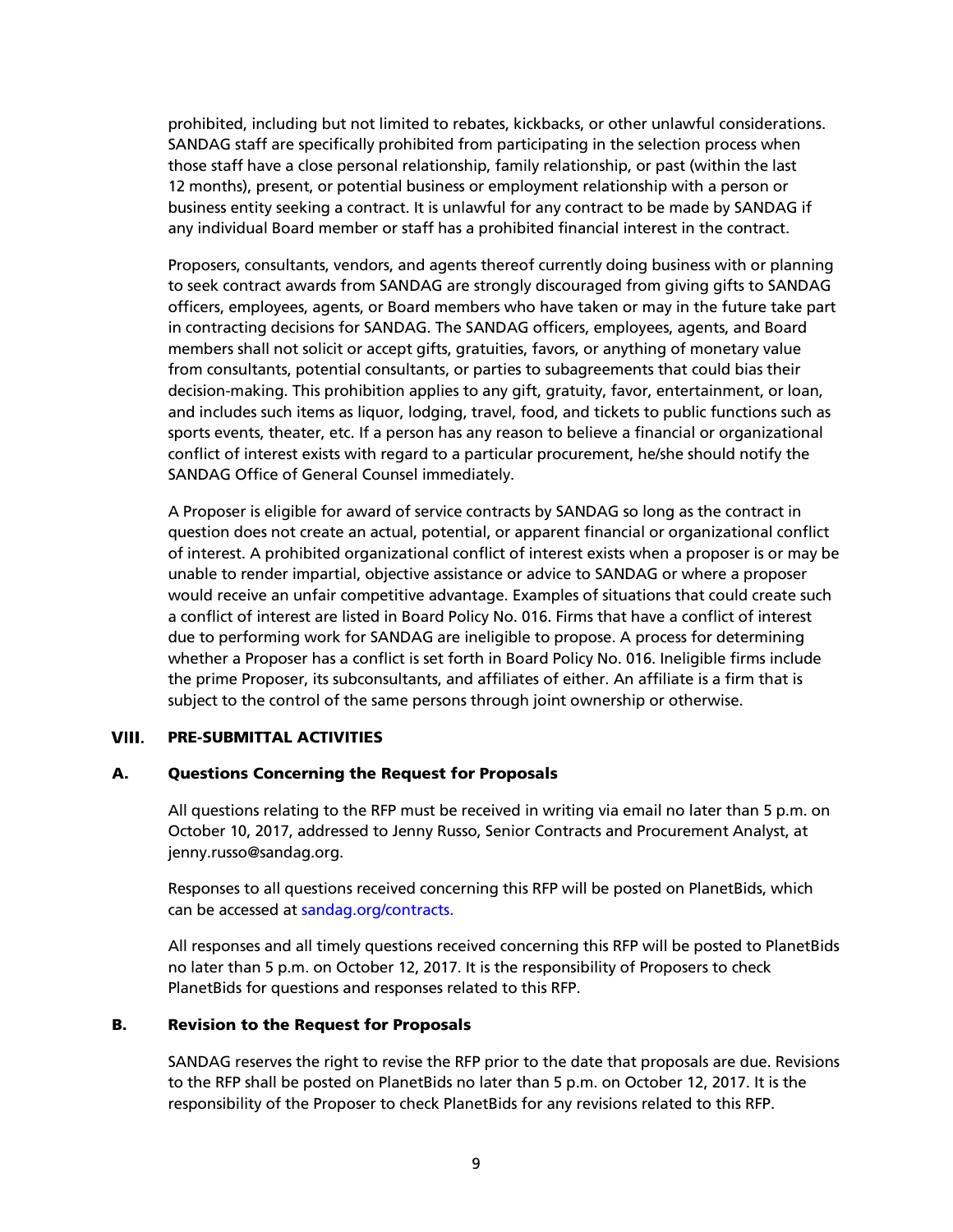#### <span id="page-9-1"></span><span id="page-9-0"></span>IX. SUBMITTAL REQUIREMENTS

#### A. Certifications

The proposal and any required certifications shall be signed by an individual or individuals authorized to execute legal documents on behalf of the Proposer.

#### <span id="page-9-2"></span>B. Due Date and Time

The proposal must be submitted to Jenny Russo, Senior Contracts and Procurement Analyst, via email at jenny.russo@sandag.org and received no later than 4 p.m., local time, on October 16, 2017.

### <span id="page-9-3"></span>C. Proposal Errors, Ambiguities, and Irregularities

Failure to comply with any of the requirements of the RFP may result in disqualification. SANDAG is not responsible for finding, correcting, or seeking clarification regarding ambiguities or errors in proposals. If a proposal is found to contain ambiguities or errors, it may receive a lower score during the evaluation process. SANDAG reserves the right to disqualify a proposal that contains a detailed cost estimate with mathematical or clerical errors, inconsistencies, or missing information, which prevent SANDAG from fully evaluating the proposal. SANDAG may, but is not required to, seek clarification from a Proposer regarding information in a proposal. Errors and ambiguities in proposals will be interpreted in favor of SANDAG.

<span id="page-9-4"></span>SANDAG reserves the right to waive inconsequential irregularities.

#### Х. PROPOSER EVALUATION AND SELECTION PROCESS

Proposals will be evaluated, negotiated, selected and any award made in accordance with the criteria and procedures described below. Proposals will not be publicly opened.

### <span id="page-9-5"></span>A. Determination of Responsiveness

In order to be considered responsive to this RFP, each Proposal must conform to the Proposal Content Requirements section of this RFP including but not limited to the minimum qualifications. Any Proposal that does not so conform will be considered nonresponsive. If SANDAG finds a proposal to be nonresponsive a "Notice of Nonresponsive Proposal" will be sent to the Proposer notifying them of this status. Following notification, a nonresponsive Proposer will no longer be included in any correspondence regarding the RFP.

### <span id="page-9-6"></span>B. Determination of Responsibility

Each proposal will be evaluated to determine the responsibility of the Proposer. Any Proposal from proposers whom SANDAG finds not to be responsible and cannot be made to be responsible within timelines set by SANDAG may not be considered for the competitive range. Proposer's integrity and reputation, as well as its fiscal responsibility will be taken into account as part of the responsibility determination.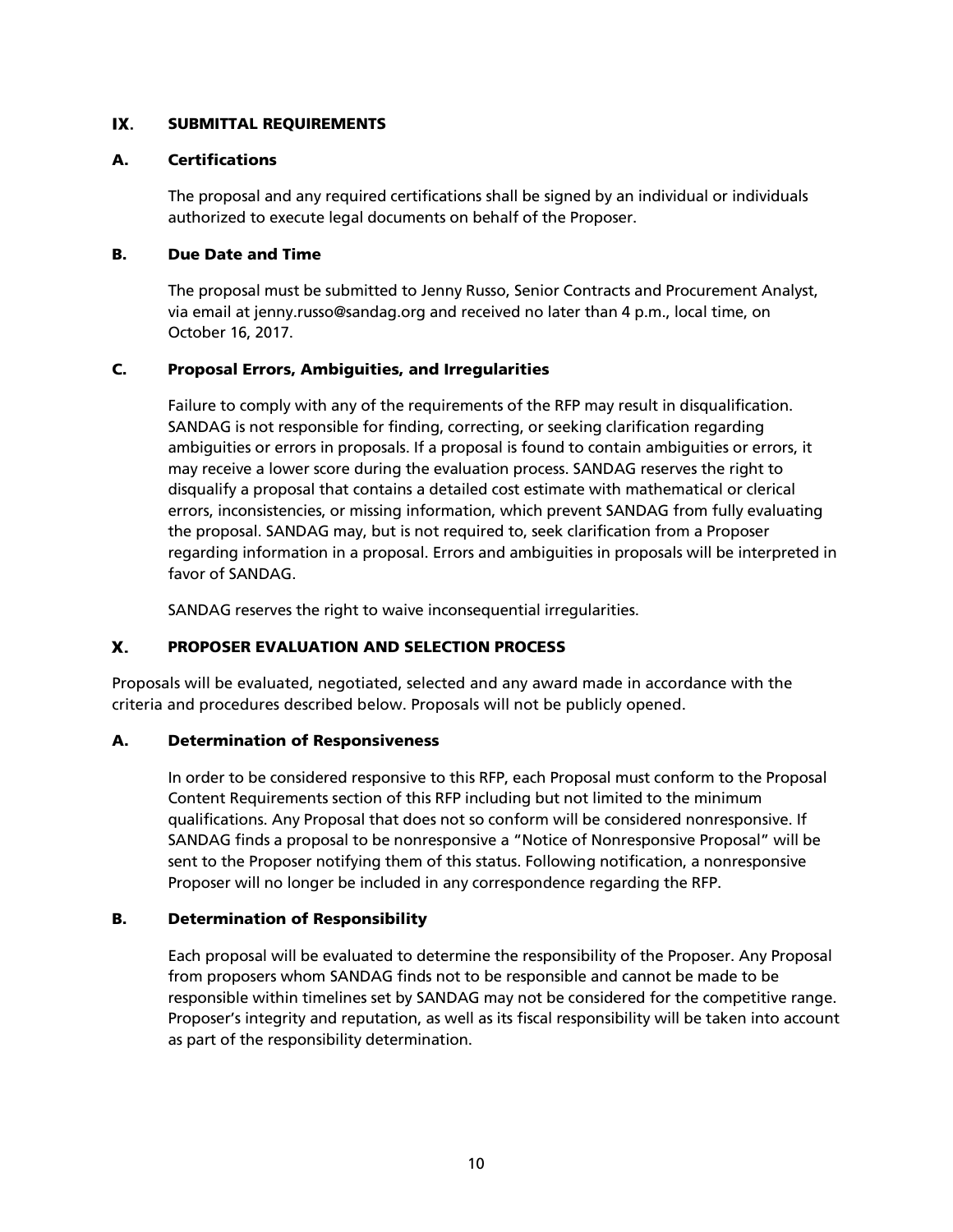### <span id="page-10-0"></span>C. Evaluation and Ranking of Proposals

1. All responsive proposals submitted by responsible Proposers will be evaluated by a subcommittee of the Board of Directors based on the criteria and the assigned weights listed below. The subcommittee may request additional information, oral presentations, and/or interviews to obtain additional information on the proposals submitted.

| <b>Evaluation Criteria</b>                   | Point Value |
|----------------------------------------------|-------------|
| <b>Qualifications and Project Experience</b> | 30          |
| Proposed Methodology and Approach to Work    | 40          |
| Cost or Best Value                           | 20          |
| References                                   | 10          |
| Total                                        | 100         |

The evaluation criteria and point values will be as follows:

- 2. The subcommittee will create a ranking of the firms and submit its firm recommendation to the Board of Directors.
- 3. The Board of Directors may choose to accept the subcommittee's firm recommendation or to make its own firm recommendation based on a review of the top-ranked proposals.
- 4. Once approval is received, negotiations with the recommended firm will commence. Negotiations will cover scope of work contract terms and conditions, schedule, and price. If contract terms cannot be successfully negotiated with the recommended firm, negotiations shall be terminated and negotiations may be initiated with the next highest-ranked firm.

#### <span id="page-10-1"></span>XI. SPECIAL CONDITIONS

#### <span id="page-10-2"></span>A. No Commitment

This RFP does not commit SANDAG to award a contract, to defray any costs incurred in the preparation of a proposal pursuant to this RFP, or to procure or contract for work. SANDAG may reject Proposer without providing the reason underlying the declination. A failure to award a contract to the Proposer with the lowest cost proposal shall not constitute a valid cause of action against SANDAG.

#### <span id="page-10-3"></span>B. Public Records

All proposals submitted in response to this RFP become the property of SANDAG and public records and, as such, may be subject to public review. Documents protected by law from public disclosure will not be disclosed by SANDAG if clearly marked with the word "confidential" on each applicable page. Trade secrets may be marked as confidential only to the extent they meet the requirements of California Civil Code section 3426.1(d). Only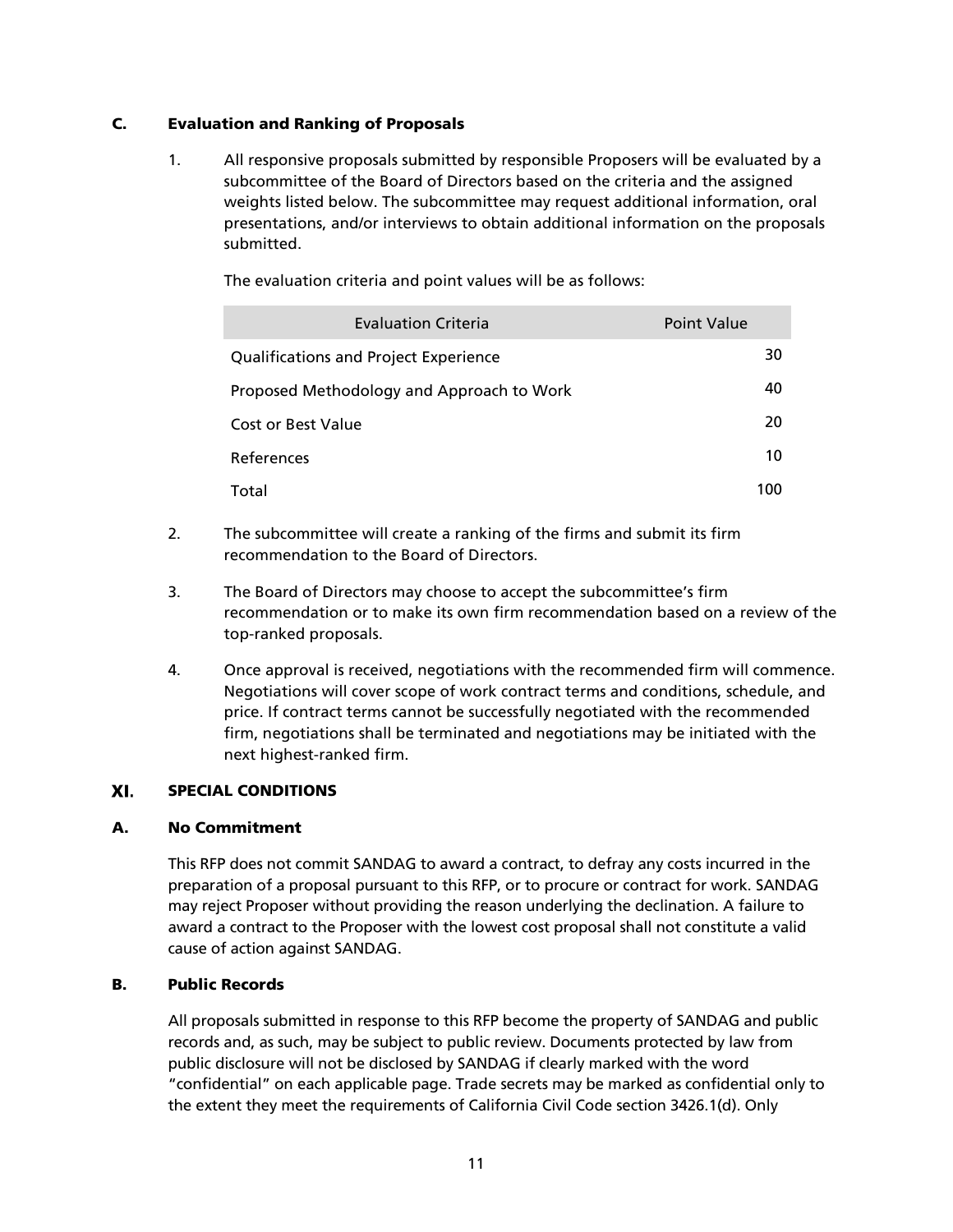information claimed to be a trade secret at the time of submittal to SANDAG and marked as "confidential" will be treated as a trade secret. To the extent that an entire proposal is marked as confidential or a trade secret, such designations will not be effective, and the entire document will thereby be subject to disclosure. To the extent that a Proposer marks any information as either confidential or a trade secret, the Proposer thereby agrees to defend and indemnify SANDAG in the event that SANDAG's nondisclosure of the Cost Proposal is challenged in any legal action. Please see SANDAG Board Policy No. 015: Records Management Policy, which is available at [sandag.org/legal,](http://www.sandag/legal) for information regarding the treatment of documents designated as confidential by SANDAG.

Consistent with California case law, cost proposals and other information regarding proposed rates offered will not be disclosed until after the conclusion of negotiations with the selected Proposer.

#### <span id="page-11-0"></span>C. Right to Cancel

SANDAG reserves the right to cancel or revise, for any or no reason, in part or in its entirety, this RFP. If SANDAG cancels the RFP prior to the deadline for proposals or revises the RFP, notification will be placed on the SANDAG website.

#### <span id="page-11-1"></span>D. Additional Information

SANDAG reserves the right to request additional information and/or clarification from any or all Proposers to this RFP but is under no obligation to do so.

#### <span id="page-11-2"></span>E. Press Releases and Promotional Materials

Proposers who wish to release information regarding proposer selection, contract award, or procurement information provided by SANDAG in a press release or its promotional materials prior to the time a contract award is announced must receive prior written approval from SANDAG.

#### <span id="page-11-3"></span>F. Contract with Primes Only

SANDAG intends to contract with prime firms and will not contract directly with subconsultants. Entities that are unable to contract directly with SANDAG to perform the entire scope of work are encouraged to partner with another entity that is willing to serve as the prime.

#### <span id="page-11-4"></span>G. Contract for Services

SANDAG is requesting that each Proposer submit a proposed service contract to determine the reasonableness of the terms and conditions being offered. If SANDAG determines that the terms and conditions proposed by the firm selected are reasonable, then SANDAG will enter into negotiations utilizing the proposed service contract as a starting point. SANDAG reserves the right to utilize its Standard Services Agreement as a starting point for negotiations if the proposed terms and conditions are determined to be unreasonable.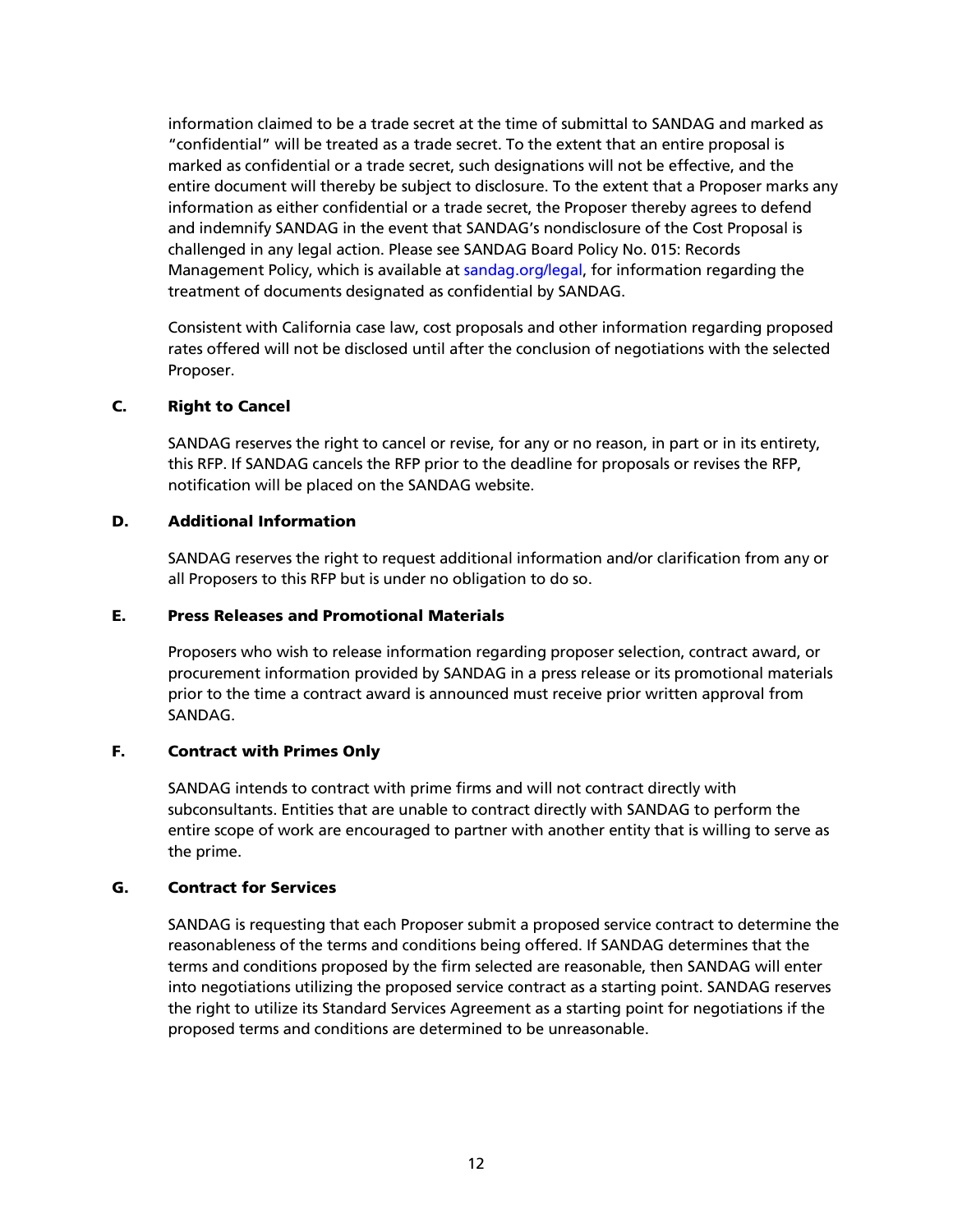#### <span id="page-12-0"></span>H. Order of Precedence

In the event of conflicting provisions between this RFP and the resulting contract, the following order of precedence will apply: (1) the RFP; (2) attachments to the RFP; (3) the Agreement; and (4) Consultant's proposal.

#### <span id="page-12-1"></span>I. Ownership of Documents and Other Work Products

All deliverables prepared or obtained under the terms of this Agreement shall be delivered to and become the property of SANDAG. The term "deliverables" includes, but is not limited to, all original drawings, reports, and other documents, including detailed calculations, digital/electronic databases, data sets, analyses, and other work products developed for the Project.

#### <span id="page-12-2"></span>J. Information and Data Not to Be Disclosed or Sold by Consultant

Consultant and all of its subconsultants, agents, representatives and employees are prohibited from disclosing or selling data or information provided, collected, or obtained pursuant to this Agreement without express, written permission from SANDAG.

#### <span id="page-12-3"></span>K. Insurance Requirements

Consultants doing business with SANDAG are required to obtain insurance. The required insurance certificates must comply with the following limits and must be provided within three days of the request from SANDAG. The insurance coverages required for this procurement are listed below:

| Type of Coverage                                            | <b>Special Requirements</b>                                                                                                                          | Minimum Limits                                                                                                                                                                                                                                                                            |
|-------------------------------------------------------------|------------------------------------------------------------------------------------------------------------------------------------------------------|-------------------------------------------------------------------------------------------------------------------------------------------------------------------------------------------------------------------------------------------------------------------------------------------|
| <b>Commercial General</b><br>Liability                      |                                                                                                                                                      | Limits no less than $$2,000,000$<br>per occurrence for bodily<br>injury, personal injury, and<br>property damage. The general<br>aggregate limit shall be twice<br>the required occurrence limit.                                                                                         |
| Automobile Liability                                        | Coverage shall be provided for<br>owned, non-owned, and hired<br>vehicles, or any auto. The policy<br>shall be issued on a combined<br>single limit. | \$1,000,000 per accident for<br>bodily injury and property<br>damage.                                                                                                                                                                                                                     |
| Workers'<br>Compensation and<br><b>Employer's Liability</b> |                                                                                                                                                      | As required by the State of<br>California, with Statutory<br>Limits, and Employer's Liability<br>Insurance with limit of no less<br>than \$1,000,000 per accident;<br>\$1,000,000 policy limit bodily<br>injury by disease; and<br>\$1,000,000 each employee<br>bodily injury by disease. |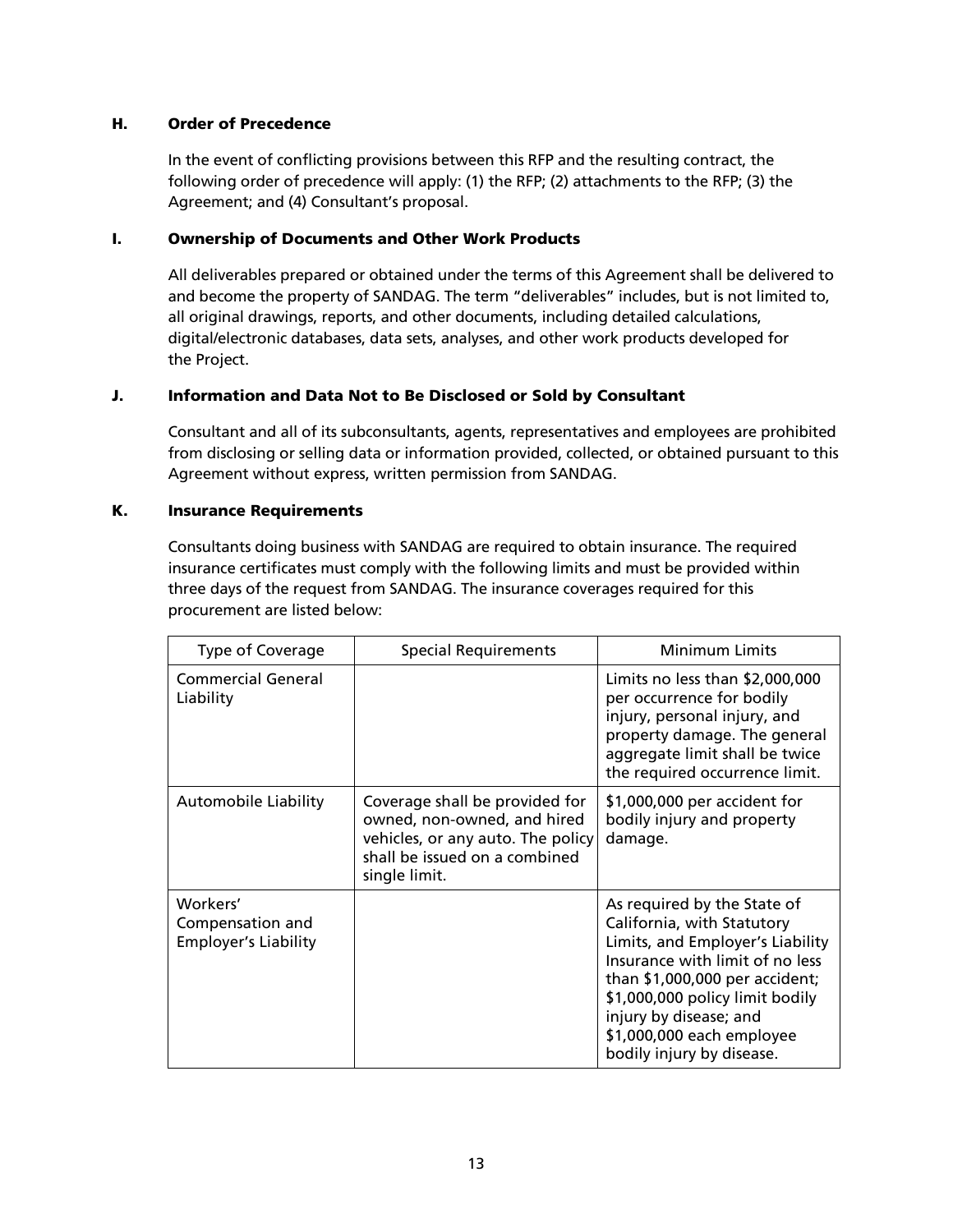#### <span id="page-13-0"></span>L. Indemnification

#### 1. General

Consultant will defend, indemnify, protect, and hold SANDAG, its Board of Directors, member agencies, directors, officers, and employees harmless from and against all claims asserted or liability established for damages or injuries to any person or property, including injury to Consultant's or subconsultants' employees, agents, or officers, which arise from or are connected with or are caused or claimed to be caused by the negligent, reckless, or willful acts or omissions of the Consultant and its subconsultants and their agents, officers, or employees, in delivering the goods or services while performing the Scope of Work, and is responsible for all expenses of investigating and defending against same, including attorney's fees and costs, provided, however, that the Consultant's duty to indemnify and hold harmless will not include any claims or liability arising from the established sole negligence or willful misconduct of SANDAG, its Board of Directors, member agencies, directors, agents, officers, or employees.

2. Professional Services

Consultant agrees to defend, indemnify, and hold harmless SANDAG, its Board of Directors, member agencies, directors, officers, and employees from and against all claims, costs, suits, and damages, including, but not limited to, attorney's fees and losses or payments for injury to any person or property arising from the willful misconduct or negligent acts, errors, or omissions of the Consultant and/or its subconsultants associated with performing the Scope of Work.

3. Survival of Indemnification

This section regarding indemnification applies to all liability, regardless of whether any insurance policies are applicable. The insurance policy limits do not act as a limitation upon the amount of indemnification to be provided by Consultant. This section of the RFP will be incorporated into the contract for services and will survive in perpetuity.

### <span id="page-13-1"></span>M. Civil Rights, Nondiscrimination

1. Compliance with Nondiscrimination Laws

Consultant and its subconsultants may not discriminate against any employee or applicant for employment because of race, color, religion, creed, sex, sexual orientation, gender identity, national origin, ancestry, age, medical condition, physical or mental disability, Vietnam-era veteran or special disabled veteran status, marital status, status as a parent, or citizenship, within the limits imposed by law. Such actions include but are not limited to the following: employment, upgrading, demotion, or transfer; recruitment or recruitment advertising; layoff or termination; rates of pay or other forms of compensation; and selection for training, including apprenticeship. Consultant will post in conspicuous places, available to employees and applicants for employment, notices setting forth the provisions of these nondiscrimination requirements. Failure by the Consultant to carry out these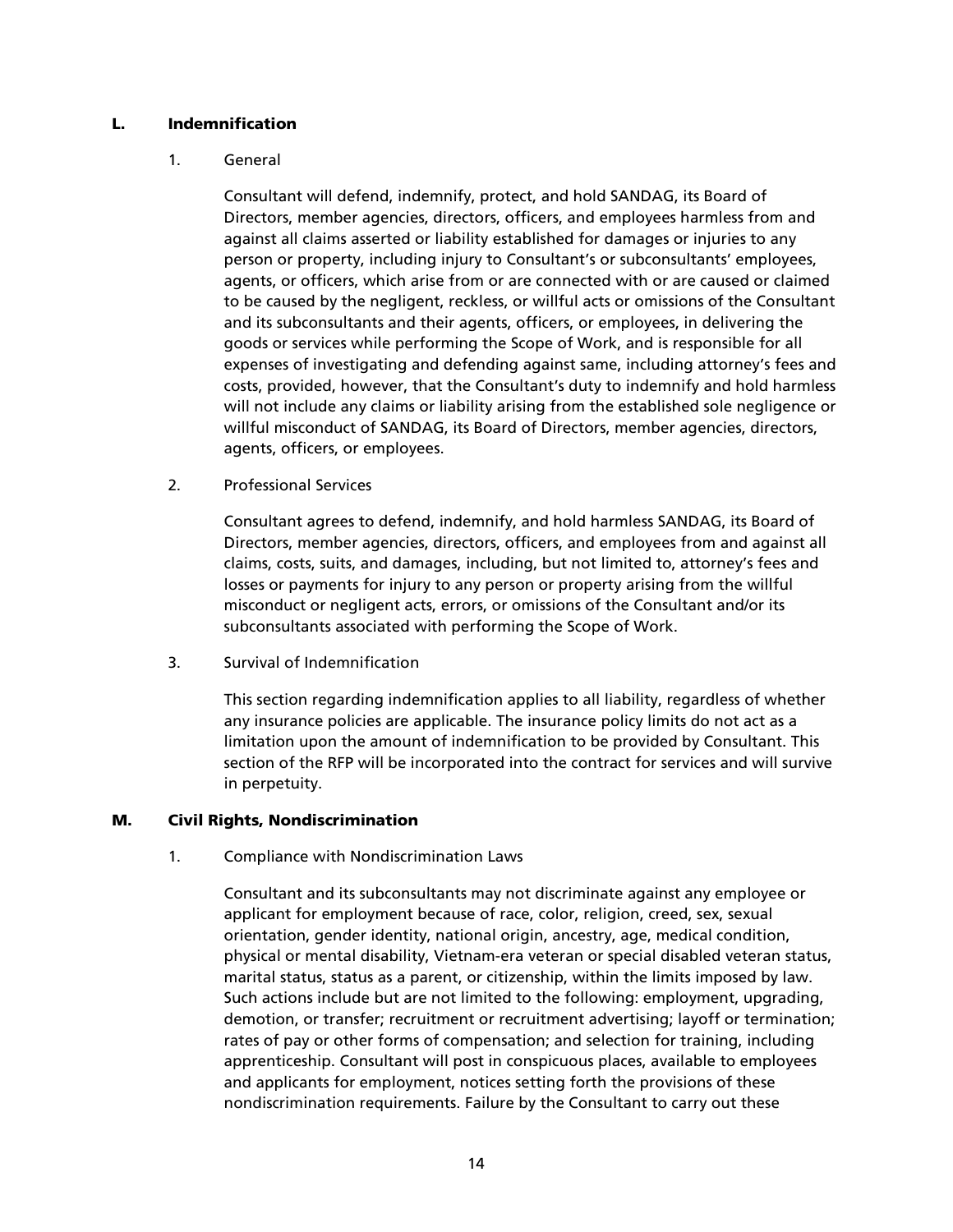requirements is a material breach of this RFP, which may result in the termination of the contract or such other remedy as SANDAG deems appropriate, which may include, but is not limited to:

- a. Withholding monthly progress payments;
- b. Assessing sanctions; and/or
- c. Disqualifying the Consultant from future bidding as nonresponsible.

Consultant will, in all solicitations or advancements for employees placed by or on behalf of Consultant, state that all qualified applicants will receive consideration for employment without regard to race, color, religion, sex, age, sexual orientation, or national origin and will not discriminate on the grounds of race, religion, color, sex, age, or national origin in the selection and retention of subconsultants, including procurements of materials and leases of equipment, and will not participate either directly or indirectly in the discrimination prohibited by 49 Code of Federal Regulations (CFR) 21.

Consultant will send to each labor union or representative of workers with which it has a collective bargaining agreement or other contract or understanding a notice, to be provided by the agency contracting officer, advising the labor union or workers' representative of the Consultant's commitments under Section 202 of Executive Order 11246 (EO 11246) (Johnson, 1965) and will post copies of the notice in conspicuous places available to employees and applicants for employment.

Consultant will comply with all provisions of EO 11246; the rules, regulations, and relevant orders of the Secretary of Labor; requirements imposed by Title VI and Title VII of the Civil Rights Act of 1964, as amended, and the regulations issued thereunder (EO 11246); the California Fair Employment Practices Act; the Age Discrimination in Employment Act of 1967, as amended; 29 United States Code (U.S.C) 623; and any other applicable federal and state laws and regulations subsequently enacted.

In accordance with section 102 of the Americans with Disabilities Act, as amended, 42 U.S.C. 12112, the Consultant agrees that it will comply with the requirements of U.S. Equal Employment Opportunity Commission, "Regulations to Implement the Equal Employment Provisions of the Americans with Disabilities Act," 29 CFR 1630, pertaining to employment of persons with disabilities. In addition, the Consultant agrees to comply with any implementing requirements an applicable federal agency may issue.

#### <span id="page-14-0"></span>XII. PROTESTS

The SANDAG Protest Procedures are available on the SANDAG website at [sandag.org/organization/rfps/pdfs/protestprocedures.pdf.](http://www.sandag.org/organization/rfps/pdfs/protestprocedures.pdf)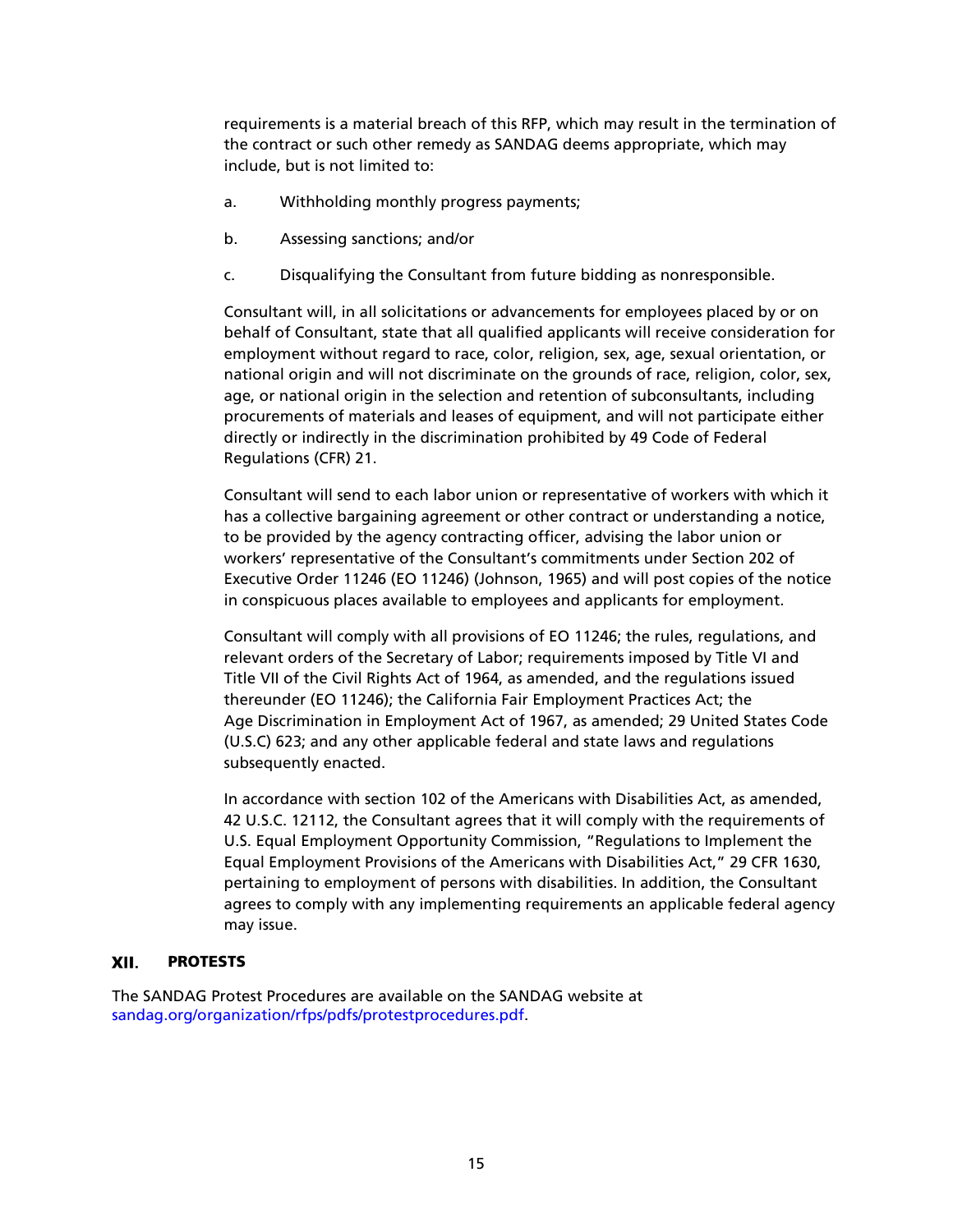# <span id="page-15-0"></span>*PART 2 – ATTACHMENTS*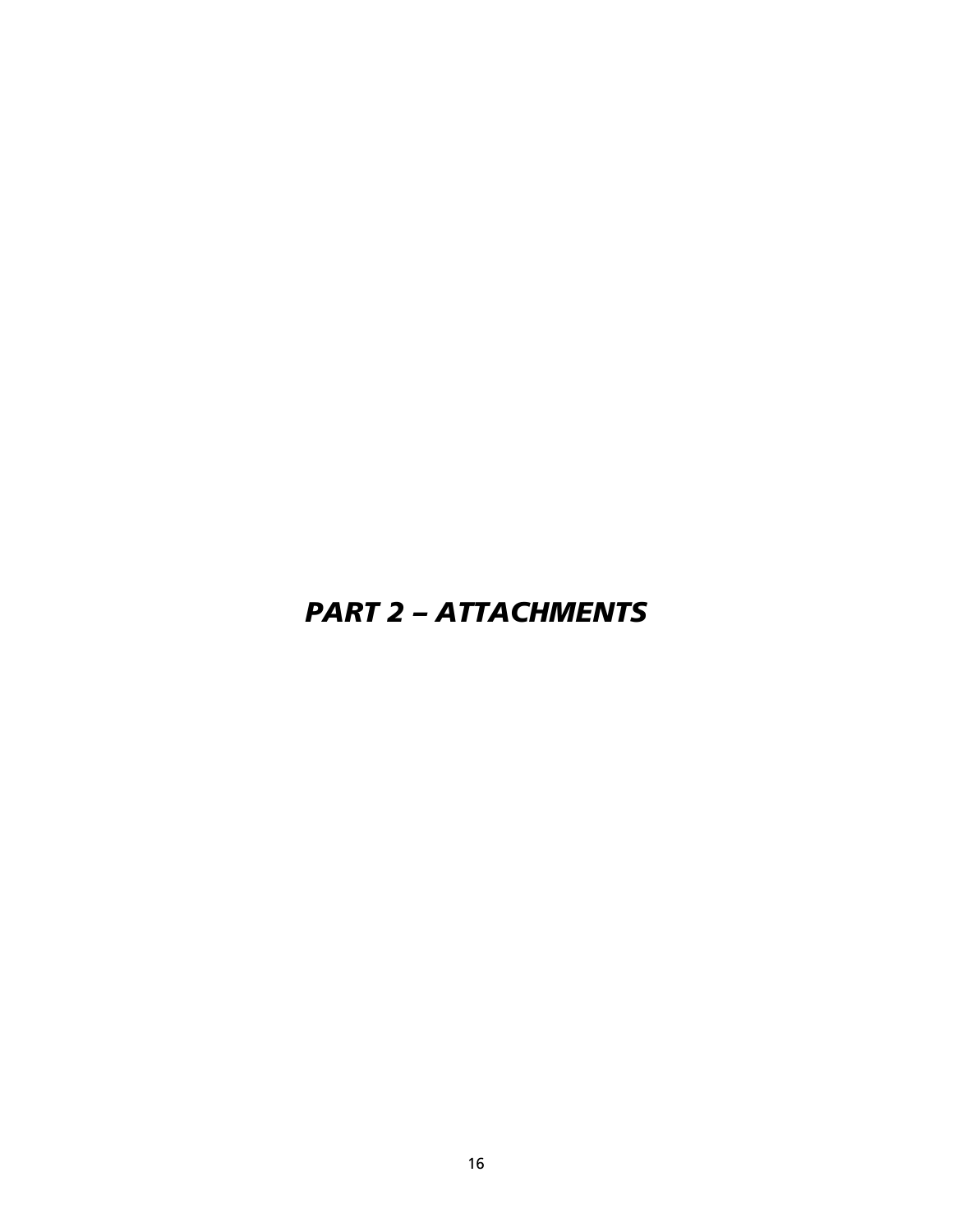The selected firm will perform a full range of executive search services to ensure the successful selection of a new Executive Director for SANDAG. In general, services will include developing a Candidate Profile and position announcement; preparing recommendations regarding recruitment and selection strategies; gathering input from the Board and various stakeholders groups; conducting an advertising campaign and sourcing candidates; and facilitating the selection of a final candidate including negotiation of an employment agreement.

SANDAG has adopted an Equal Employment Opportunity program and has established policies that require SANDAG to actively recruit, hire, train, promote, and make all other employment decisions for all applicants and employees in accordance with Title VII of the Civil Rights Act of 1964, as amended. The selected firm is expected to conduct the recruitment for the Executive Director position in a manner consistent with agency policy.

### Description of Services to be Provided

The services to be provided by the selected firm shall include, but not be limited to, the following:

### I. GENERAL

- 1. Provide technical and strategic guidance to the Board of Directors through the recruitment and selection process.
- 2. Propose and present an overall recruitment and selection plan to the Board, to include a summary of key activities and timeframes for completion.
- 3. Liaise with the seven-member Executive Director Recruitment Subcommittee (Subcommittee) to support their assigned responsibilities related to recruitment and selection activities.
- 4. Provide input to the Board, Subcommittee, and/or SANDAG staff regarding public communication regarding the Executive Director recruitment and selection.
- 5. Coordinate with SANDAG staff regarding administrative and logistic needs in support of this project.

#### II. PREPARING FOR THE RECRUITMENT

- 1. Solicit input from Board members through meetings, interviews, and other methods to gain insight and understanding of SANDAG's responsibilities in the San Diego region, the priorities and challenges of the organization, and the function and practices of the Board, as well as the responsibilities, qualifications, experience, and competencies required for success for the new Executive Director.
- 2. Solicit input from stakeholder groups, such as the public, partner organizations, and current employees, through facilitated discussions, public hearings, community meetings, surveys, or other methods regarding the Executive Director position and desired traits and characteristics for the selected candidate; present results to the Board including recommendations for incorporating this input into the recruitment materials and selection methods.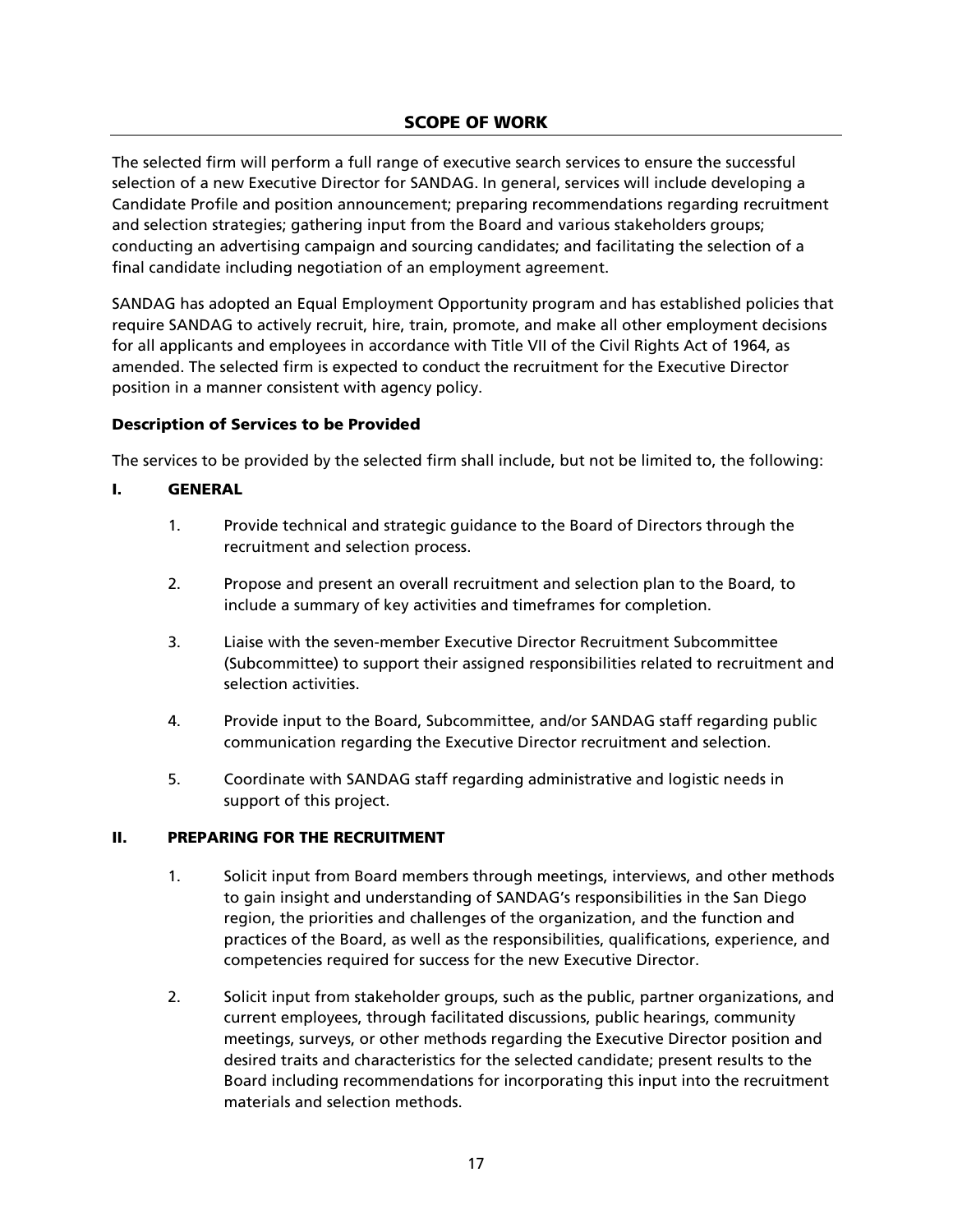- 3. In collaboration with the Subcommittee, develop a detailed Candidate Profile and seek approval from the Board; the profile will be used as the basis for the position announcement and developing selection criteria.
- 4. In collaboration with the Subcommittee, develop an accurate and enticing position announcement designed to engage the interest of potential candidates; develop related materials and resources for use during the recruitment.
- 5. Prepare a comprehensive outreach and advertising plan designed to attract the highest quality applicants for the position; the strategy should include methods for reaching both active and passive candidates.

### III. CONDUCTING THE RECRUITMENT

- 1. Source job candidates though a variety of channels such as advertising with nationally recognized publications and organizations, proactively reaching out to candidates in the marketplace, using referral sources, leveraging the firm's network of C-suite candidates, and using other best practices and proven recruitment strategies.
- 2. Accept candidate applications and maintain positive communications with candidates throughout the recruitment.
- 3. Assess candidate qualifications against those defined in the Candidate Profile, and identify those candidates who have the closest match to the desired qualifications and experience.

### IV. FACILITATING THE SELECTION

- 1. Prepare and present a written summary of qualified candidates to the Subcommittee; meet with the Subcommittee and assist with their review of applications and determining which candidates will be selected to interview for the position.
- 2. Confirm the final selection process with the Subcommittee, including the development of an interview process (first and second interviews), an interview schedule, interview questions, etc.
- 3. Coordinate interview appointments with candidates and support their preparation activities, including travel arrangements if necessary.
- 4. Assist the Subcommittee in conducting first-round interviews with candidates and preparing a list of finalists for consideration by the full Board.
- 5. Assist the Board in conducting interviews with the finalists, and with subsequent discussions regarding the selection of a final candidate.
- 6. On behalf of the Board, conduct in-depth reference checks regarding prior job performance, background checks (e.g., education, criminal, financial, driving, other), and other data-gathering activities on the final candidate.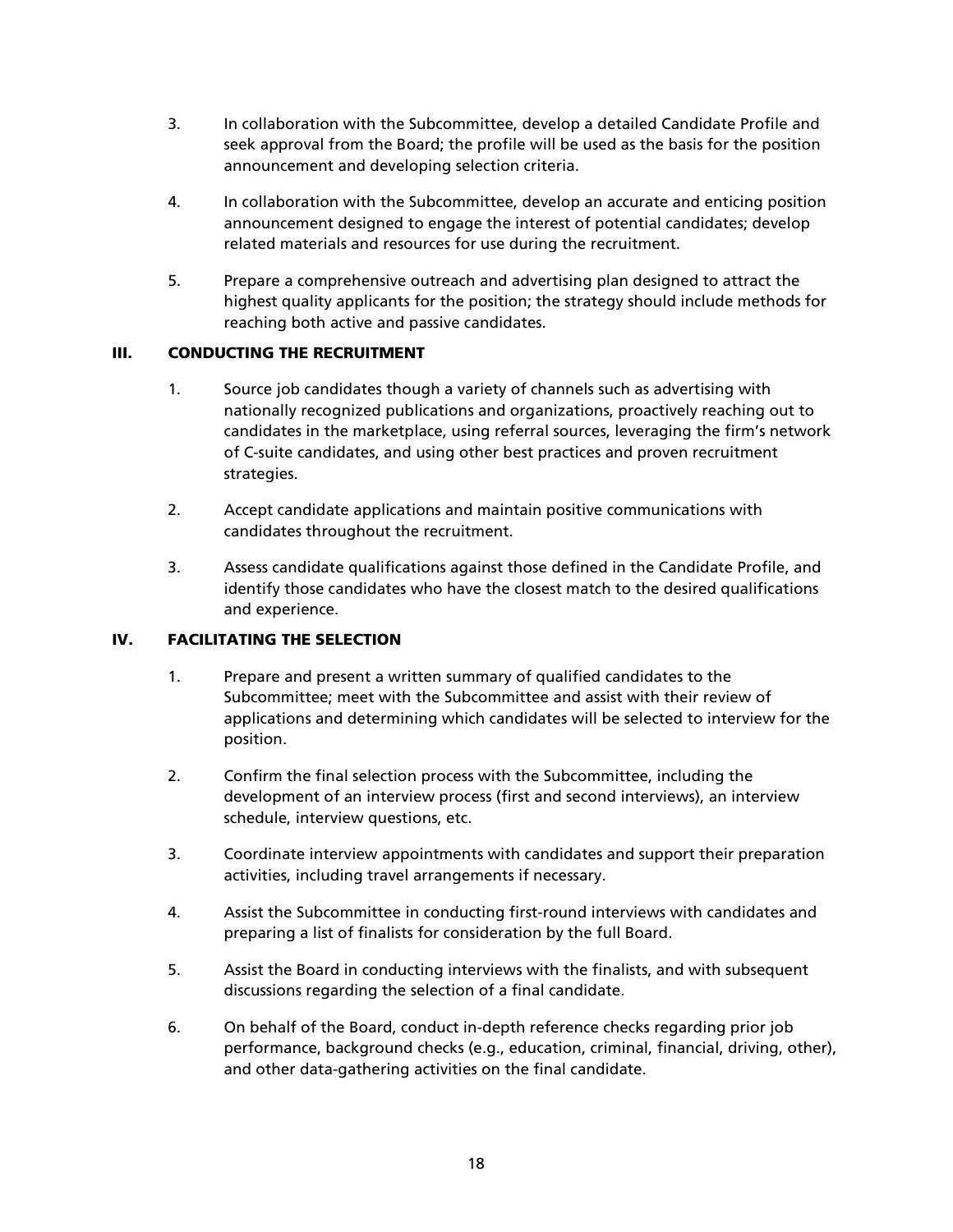- 7. If requested by the Board, negotiate a compensation package and terms and conditions of employment with the final candidate.
- 8. Collaborate with the SANDAG Office of General Counsel to develop and execute the employment agreement with the final candidate.

### V. POST-SELECTION SERVICES

1. Consult with the Board and internal leadership to develop and implement a custom onboarding program to ensure a smooth and successful transition for the newly selected Executive Director.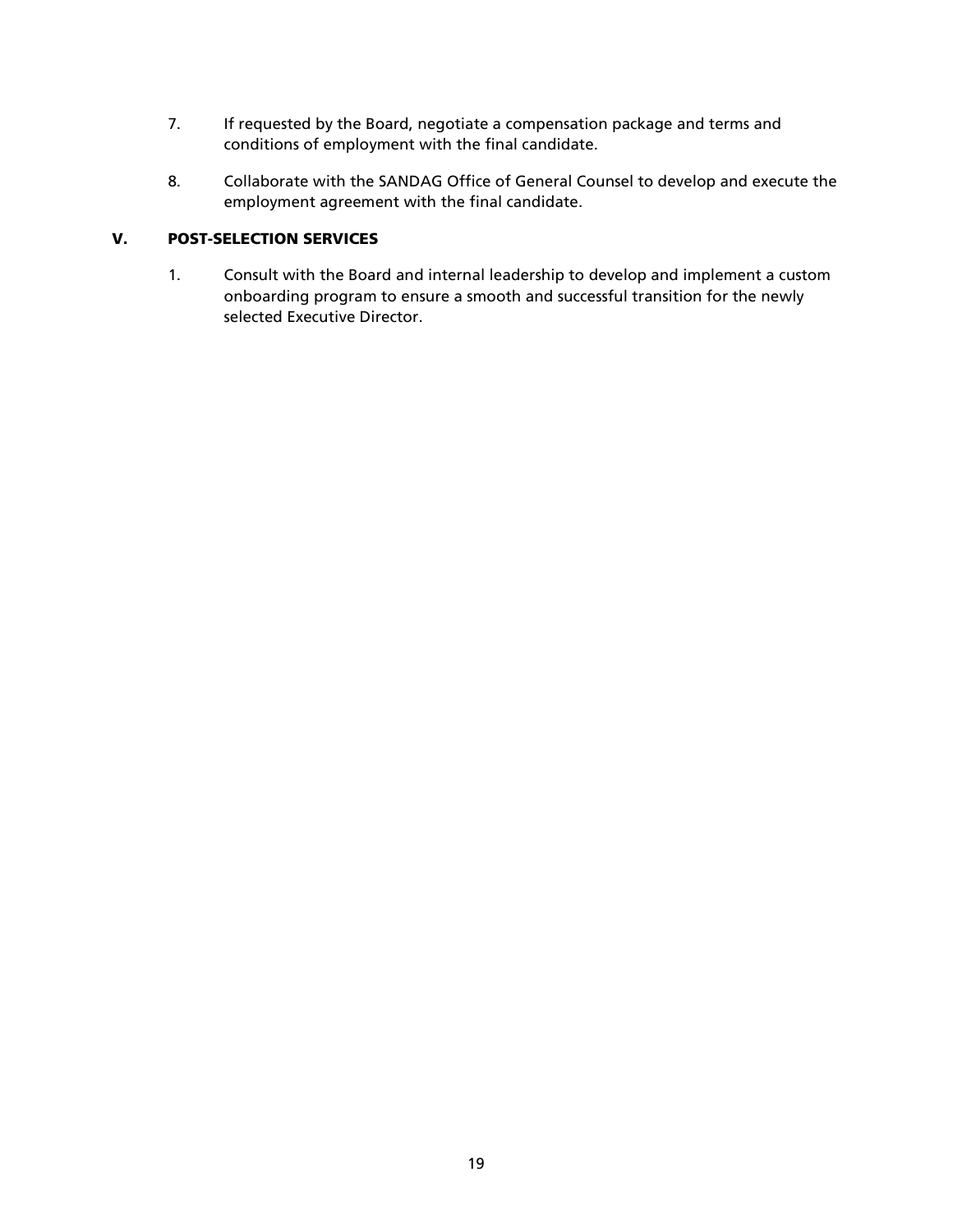### EXECUTIVE DIRECTOR

### **Definition**

Under policy direction, the Executive Director will plan, direct, manage, administer, and review the activities and operations of SANDAG; coordinate services and activities among SANDAG departments, the Board of Directors, Policy Advisory Committees, member agencies, and outside organizations; provide highly responsible and complex executive support to the Board of Directors and Policy Advisory Committees; serve as Executive Director of the San Diego County Regional Transportation Commission and Chief Executive Officer of SourcePoint.

### Supervision Received

Receives policy direction from the Board of Directors.

### Supervision Exercised

The Executive Director provides supervision to executives, management, supervisory, professional, technical, and administrative support staff, either directly or through subordinates.

### Examples of Essential Duties

*Duties may include, but are not limited to, the following:*

- Assume full executive responsibility, leadership, and strategic direction for SANDAG programs, services, and activities in a manner that supports the agency's mission, as defined by the Board of Directors, in a proactive, forward-thinking way that ensures SANDAG can successfully fulfill its mission into the future.
- Assume responsibility for positioning SANDAG as a regional leader and advocate the agency's advisory role to member agencies and other local jurisdictions.
- **Function as a facilitator and work cooperatively.**
- Direct, plan, and manage the development and implementation of agency goals, objectives, policies, and priorities; establish policies regarding appropriate service, resource, and staffing levels; allocate resources.
- Select SANDAG personnel; assign and review the work of executive, management, supervisory, professional, technical, and administrative support staff; establish employee performance expectations and evaluate performance; provide or coordinate employee training; work with employees to improve job-related skills and competencies; provide guidance to executives and managers with the implementation of discipline and performance improvement procedures.
- Meet with executive staff to identify and resolve problems; assign projects and programmatic areas of responsibility; review and evaluate work methods, procedures, and necessary resources.

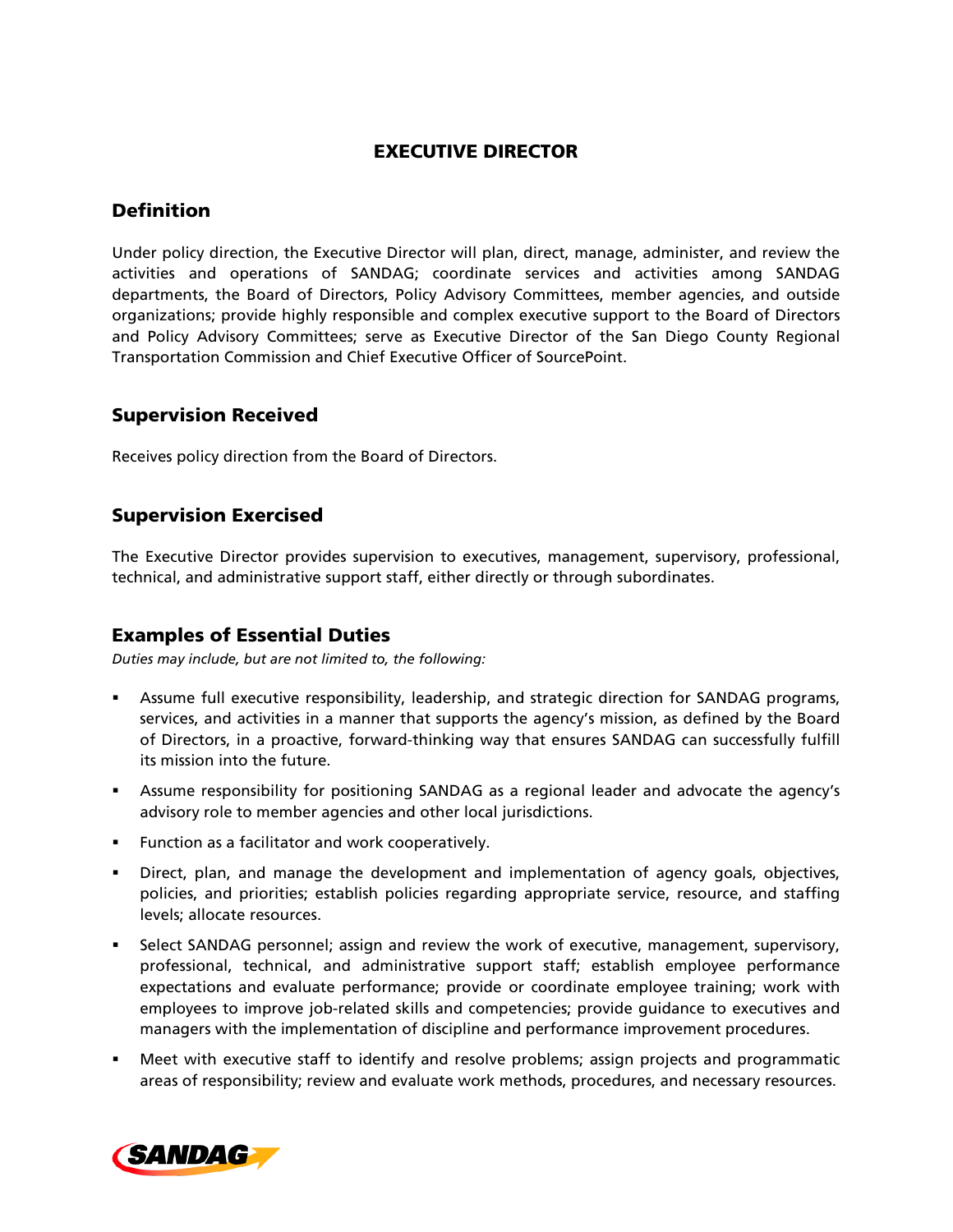- Continuously monitor and evaluate the efficiency and effectiveness of service delivery methods and procedures; assess and monitor workload, administrative and support systems, and internal reporting relationships; identify opportunities for improvement; and direct the implementation of changes.
- Oversee and monitor the fiscal integrity and management of SANDAG including administration of the annual SANDAG Program Budget, and development and implementation of effective and accurate financial systems and operations; maintain SANDAG in a positive financial position.
- Represent SANDAG to various Boards, Councils, Commissions, elected officials, community service organizations, and other public groups; explain and interpret SANDAG programs, policies, and activities; respond to, negotiate, and resolve sensitive, significant, and controversial issues.
- Prepare and present written, oral, and visual reports to the Board of Directors, Policy Advisory and stakeholder committees, outside agencies and organizations, and/or community groups.
- Coordinate with executive staff to formulate appropriate SANDAG policies and strategies, both at the Board and administrative levels.
- Maintain day-to-day responsibility for the administrative functions and responsibilities delegated by the Board of Directors; recommend policies and procedures accordingly.
- Participate in Board- and executive-level discussions to formulate strategic, long-range, and operational goals and objectives.
- Oversee a variety of organizational or operational studies, investigations, audits, and reviews; and recommend modifications to SANDAG programs, policies, and procedures as appropriate.
- **Provide executive support and act as an adviser to the Board of Directors and Policy Advisory** Committees.
- Participate on a variety of committees and task forces; attend and participate in professional group meetings; and stay abreast of new trends and innovations in the field of regional governance.
- Perform related duties and responsibilities, as assigned.

### Examples of Essential Qualifications

#### Knowledge of:

- Operational characteristics, services, practices, and activities of a comprehensive regional planning, project delivery, and operations program.
- Modern and complex principles and practices of regional governance administration, organization, development, functions, and services.
- Principles, practices, and techniques of regional planning in land use and transportation, program development, project delivery, operations, and administration.
- Various federal, state, and local laws, codes, and regulations pertaining to SANDAG programs, activities, and operations.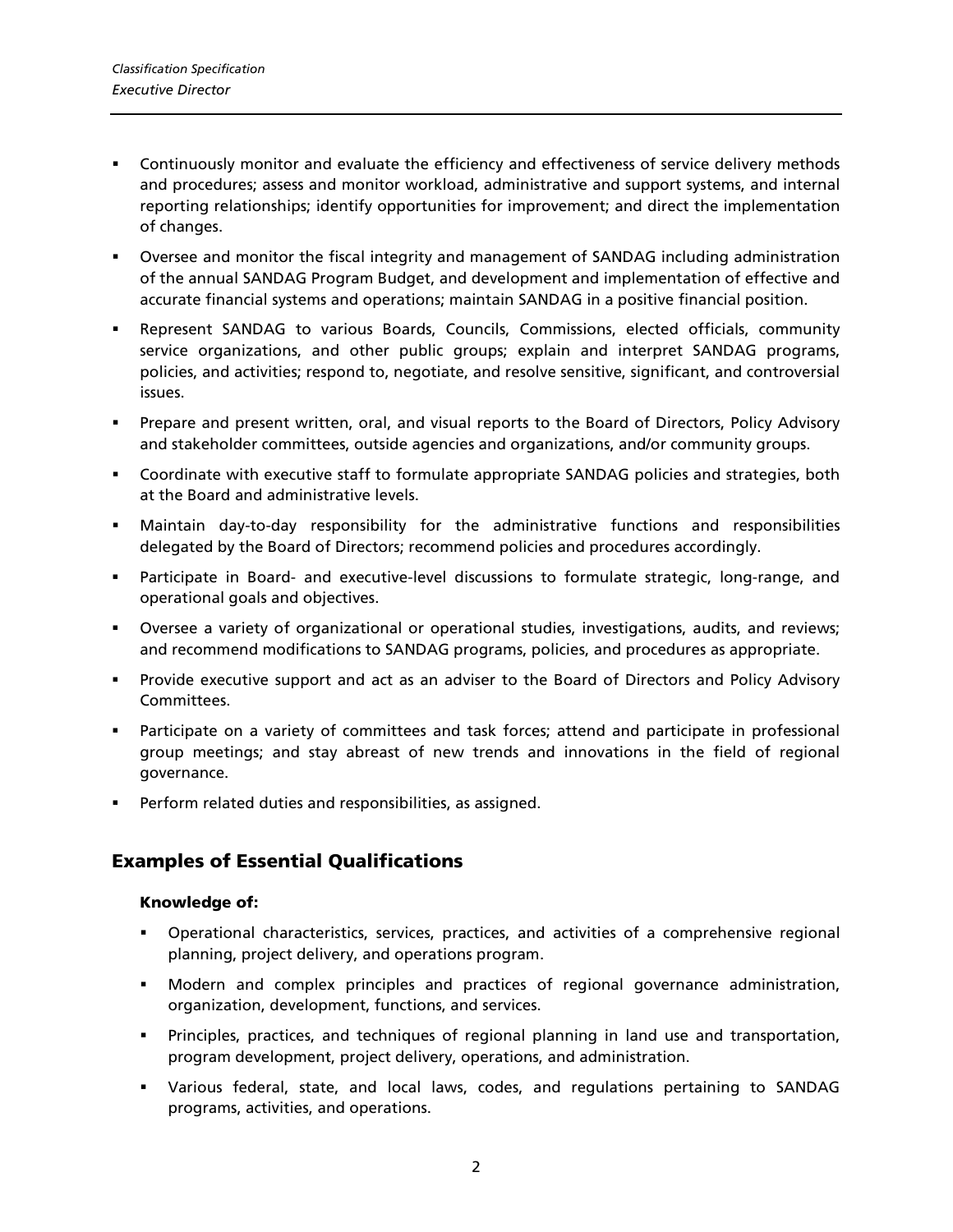- Federal, state, and local political, economic, and social trends and principles as they apply to regional governance.
- Various issues affecting the San Diego region related to transportation, land use, environment, economic development, housing, and public safety.
- Sources of federal, state, and local funding used for SANDAG programs; funding practices of federal, state, and local grant agencies.
- Advanced project management principles and concepts.
- Advanced principles and practices of personnel management including supervision, training, and performance evaluation.
- Advanced principles and practices of budget preparation and administration.
- Advanced marketing, media, and public relations principles and concepts.
- Organizational and management principles and practices involved in strategic planning, resource allocation, leadership technique, and coordination of people and resources.
- Various methods and techniques to reach mutually agreeable solutions and outcomes.
- Principles and techniques for working with groups and fostering effective team interaction to ensure teamwork is conducted smoothly.
- **The structure and content of the English language including the meaning and spelling of words,** rules of composition, and grammar.
- Modern equipment and communication tools used for business functions, program and project coordination, and operations.
- Computers and software programs (e.g. Microsoft software packages) to conduct research, assess information, and/or prepare documentation.
- Safe driving principles and practices.

#### Ability to:

- Provide administrative, management, professional leadership, and strategic direction for SANDAG.
- Develop, implement, and administer goals, objectives, and procedures for providing effective and efficient SANDAG programs and services.
- Plan, organize, and direct the work of executive, management, supervisory, professional, technical, and administrative support personnel; delegate authority and responsibility.
- Select and supervise staff; provide training and development opportunities; ensure work is performed effectively; evaluate performance in an objective and positive manner.
- Gain cooperation through discussion and persuasion.
- Establish, maintain, and foster effective and credible working relationships with the Board of Directors, Policy Advisory Committees, and SANDAG staff as well as representatives from outside agencies and organizations, community groups, and residents.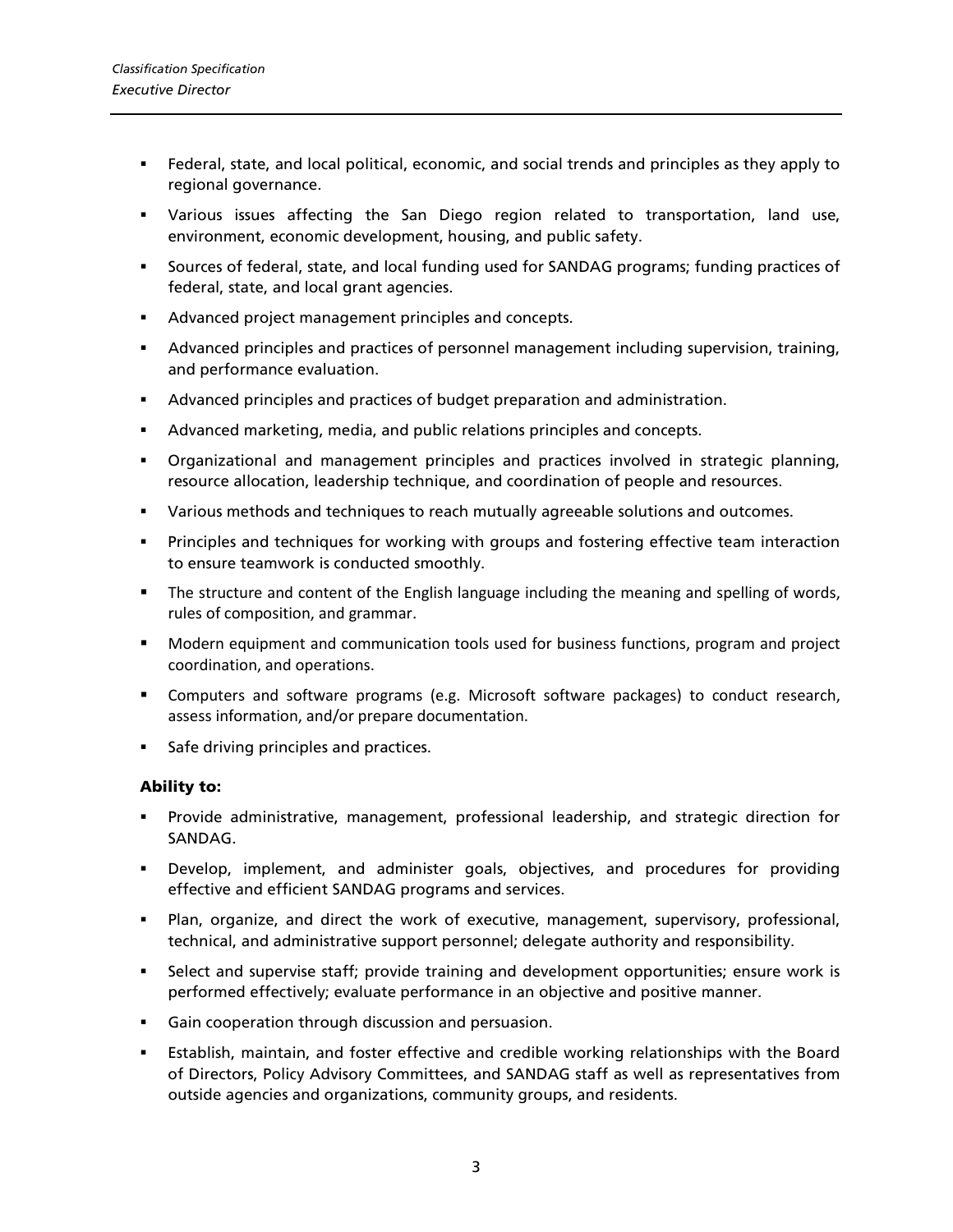- Exercise discretion and political acumen in dealing with complex, sensitive, and confidential issues, and conflicting agendas and positions.
- Actively listen and discern common interests to reach mutually agreeable solutions and outcomes.
- Interpret and apply the policies, procedures, laws, codes, and regulations pertaining to SANDAG programs and functions.
- Develop, oversee, and administer large and complex budgets; allocate limited resources in a cost-effective manner.
- Analyze and evaluate new programs, policies, and operational needs.
- **Manage and implement internal and external change.**
- Analyze problems, identify alternative solutions, project consequences of proposed actions, and implement recommendations in support of SANDAG goals.
- Anticipate, identify, and respond to issues, concerns, and needs from the public, member agencies, and Board of Directors.
- Work in a fast-paced, professional office environment and balance multiple projects and deadlines.
- Communicate clearly and concisely, both orally and in writing, using appropriate English grammar and syntax.
- **Prepare clear and concise administrative and management reports.**
- Establish and maintain cooperative working relationships with those contacted in the course of business, including member agencies, city and other government officials, community groups, the public, and media representatives.
- Effectively use computer systems, applications, and modern business equipment to perform a variety of work tasks.
- **Safely operate a motor vehicle.**

#### Minimum Qualifications:

*Any equivalent combination of experience and education that would provide the required knowledge and abilities is qualifying. A typical way to obtain the required knowledge and abilities would be:*

#### Experience:

Fifteen years of increasingly responsible supervisory and management experience in public or private sector. City or county management experience is highly desirable.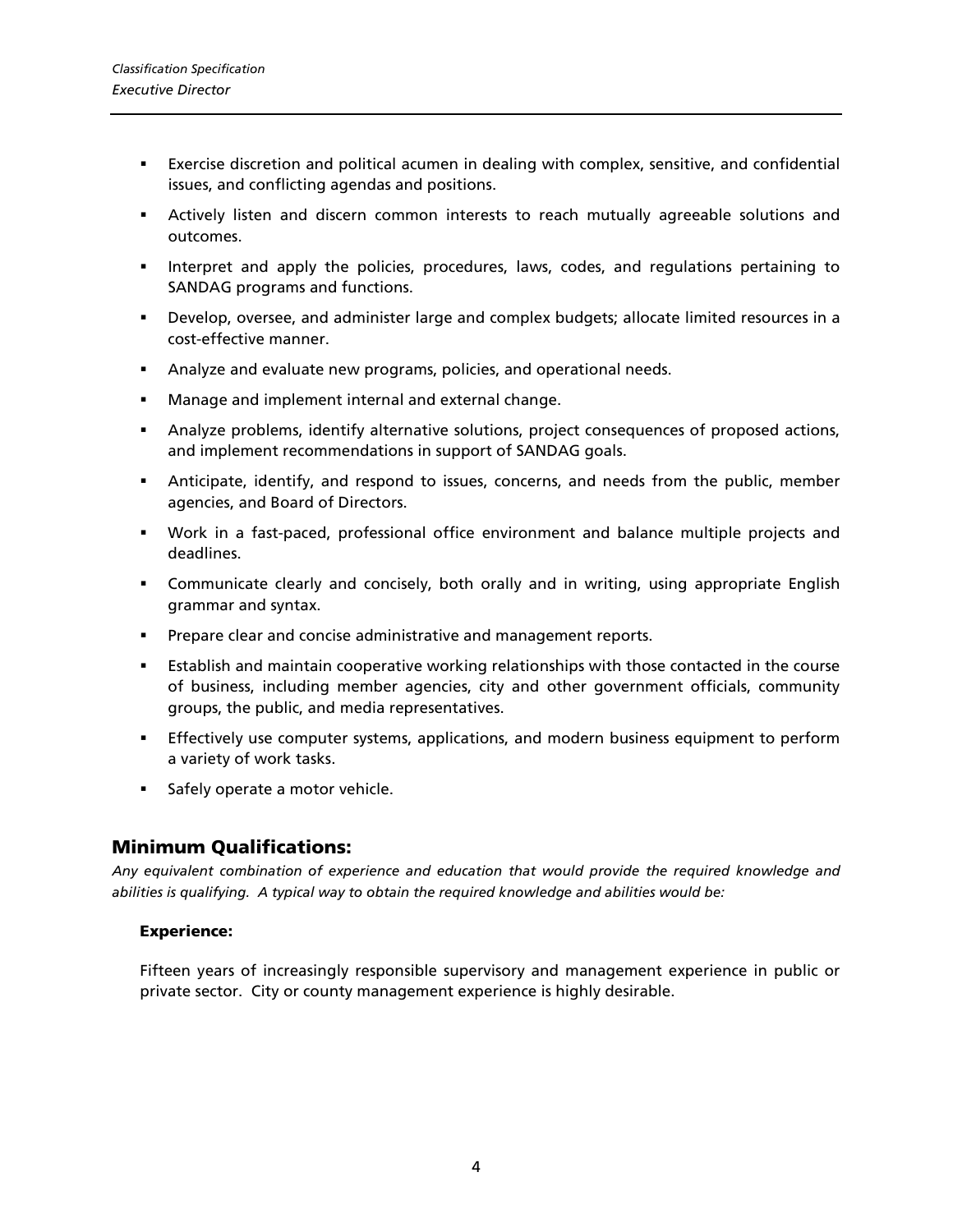#### Education:

A Bachelor's degree from an accredited college or university with major course work in planning, transportation, engineering, public or business administration, or a related field. A Master's degree is highly desirable.

#### License or Certification:

Possession of an appropriate, valid driver's license.

### ADA Special Requirements:

*The essential duties for this classification are performed in the work environment described below and require the following physical and mental abilities:*

The standard office position requires an employee to access their work location, attend meetings, use computerized workstations, and lift paperwork and light-weight equipment or resources (less than 20 pounds). Typically, an employee will need to walk, stand, sit, use a keyboard, see, hear, bend, lift, and twist. The employee obtains information from oral instructions, conversations, written reports, email, the Internet, and professional publications, and will process and analyze the information obtained. The employee will provide information orally or in writing and work on numerous concurrent projects and tasks under deadlines. Typically, an employee will need to mentally process and analyze complex information, compose complex responses, interact with others, and present information and reports.

Effective Date: July 2016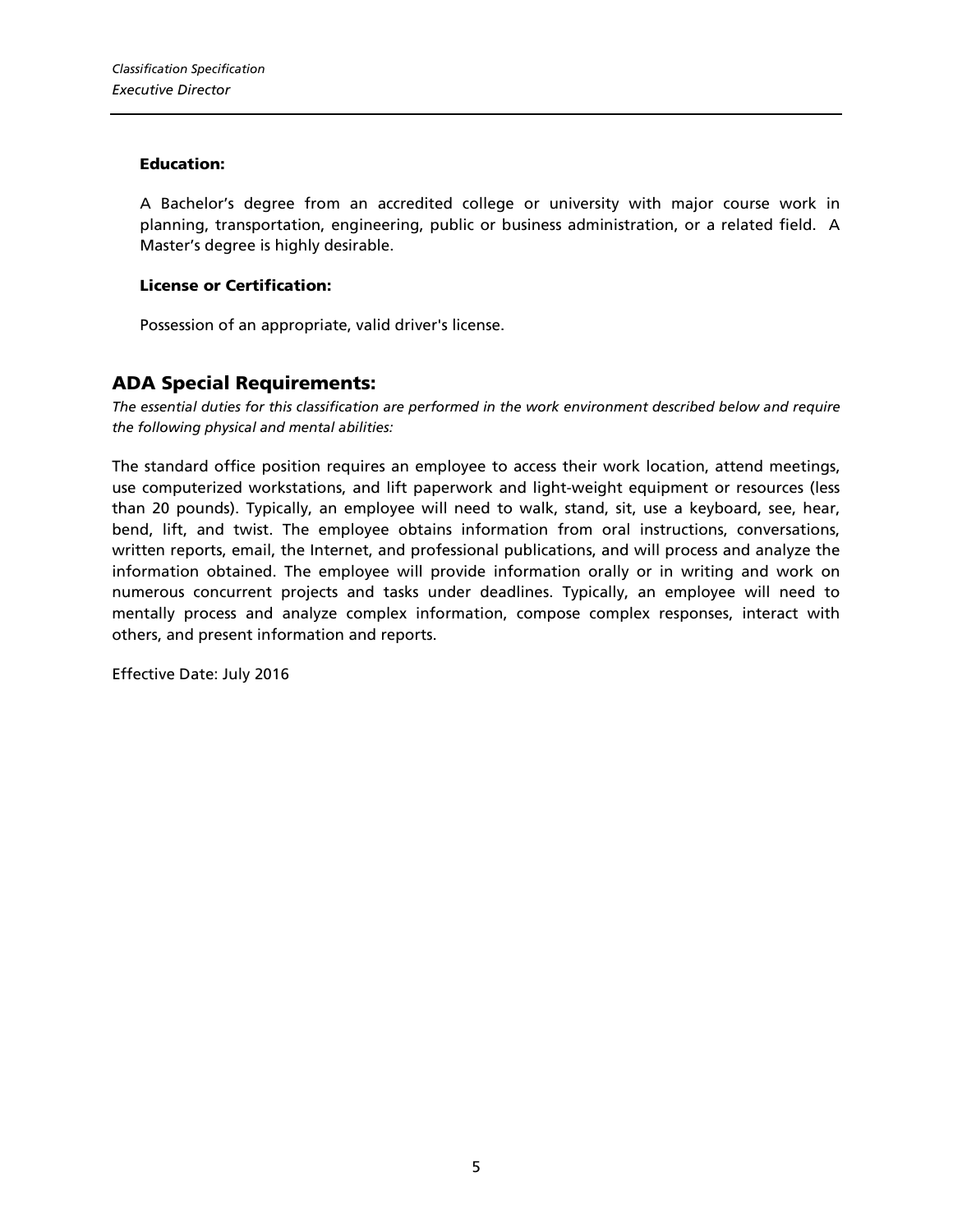#### PUBLIC CONTRACT CODE

#### Public Contract Code Section 10162 Questionnaire

In accordance with Public Contract Code Section 10162, the Proposer shall complete, under penalty of perjury, the following questionnaire:

Has the Proposer, any officer of the Proposer, or any employee of the Proposer who has a proprietary interest in the Proposer, ever been disqualified, removed, or otherwise prevented from bidding or proposing on, or completing a federal, state, or local government project because of a violation of law or a safety regulation?

☐ Yes ☐ No

If the answer is yes, explain the circumstances in the space below.

| Name of Firm:        |  |
|----------------------|--|
| <b>Printed Name:</b> |  |
| Title:               |  |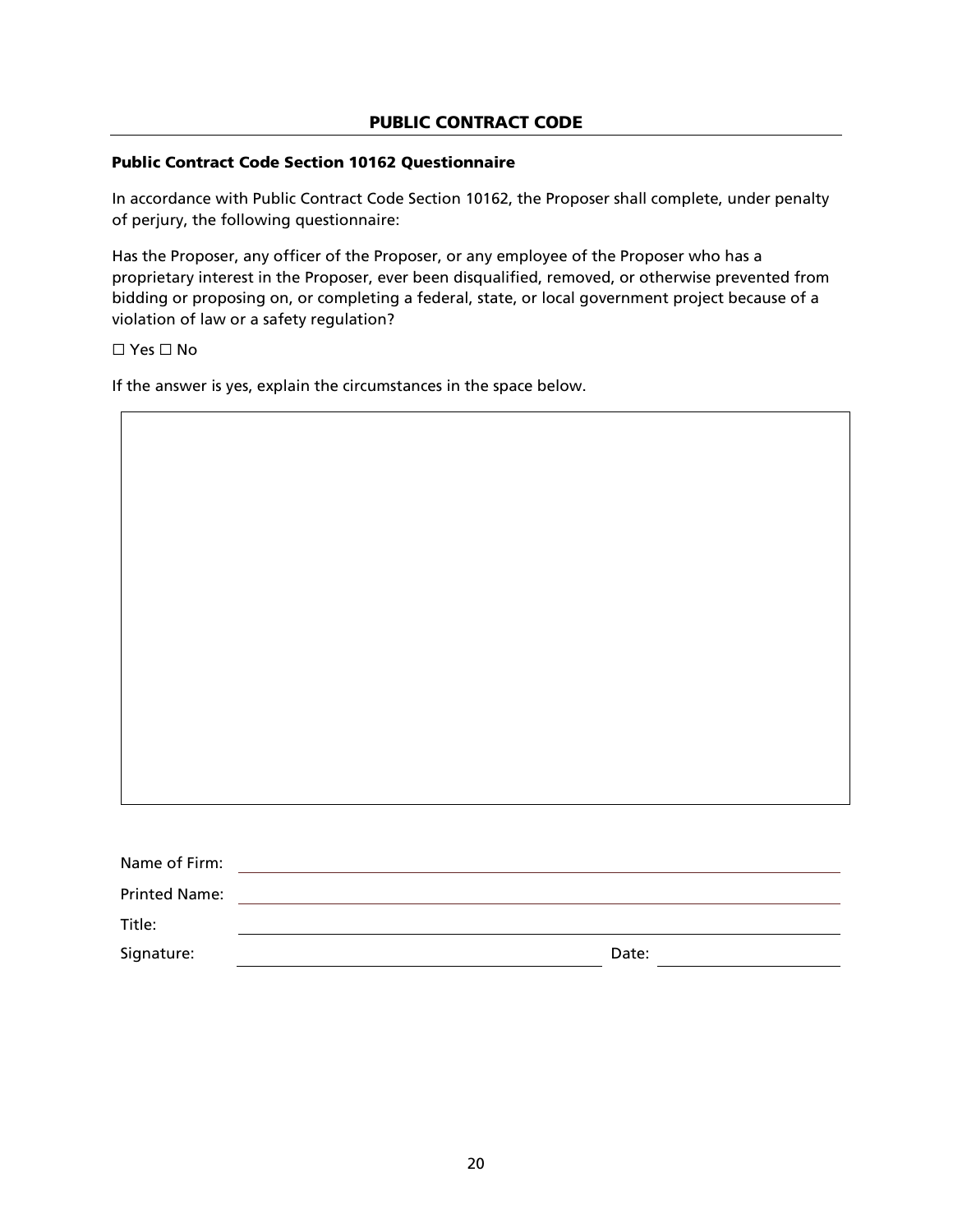### PUBLIC CONTRACT CODE SECTION STATEMENTS

#### Public Contract Code Section 10232 Statement

In conformance with Public Contract Code Section 10232, the Proposer hereby states under penalty of perjury that no more than one final unappealable finding of contempt of court by a federal court has been issued against the Proposer within the immediately preceding two-year period because of the Proposer's failure to comply with an order of a federal court which ordered the Proposer to comply with an order of the National Labor Relations Board.

#### Public Contract Code Section 10285.1 Statement

In conformance with Public Contract Code Section 10285.1 (Chapter 376, Stats. 1985), the Proposer hereby declares under penalty of perjury under the laws of the State of California that the Proposer

#### $\Box$  has  $\Box$  has not

(Must Check One)

been convicted within the preceding three years of any offenses referred to in that section, including any charge of fraud, bribery, collusion, conspiracy, or any other act in violation of any state or federal antitrust law in connection with the bidding upon, award of, or performance of, any public works contract, as defined in Public Contract Code Section 1101, with any public entity, as defined in Public Contract Code Section 1100, including the Regents of the University of California or the Trustees of the California State University. The term "Proposer" is understood to include any partner, member, officer, director, responsible managing officer, or responsible managing employee thereof, as well as any subconsultant, as referred to in Public Contract Code Section 10285.1 (reference to "bidder").

The above statement is part of the proposal. Signing the proposal on the signature portion thereof also shall constitute signature of this statement. Proposers are cautioned that making a false certification may subject the certifier to criminal prosecution.

| Name of Firm:        |       |
|----------------------|-------|
| <b>Printed Name:</b> |       |
| Title:               |       |
| Signature:           | Date: |